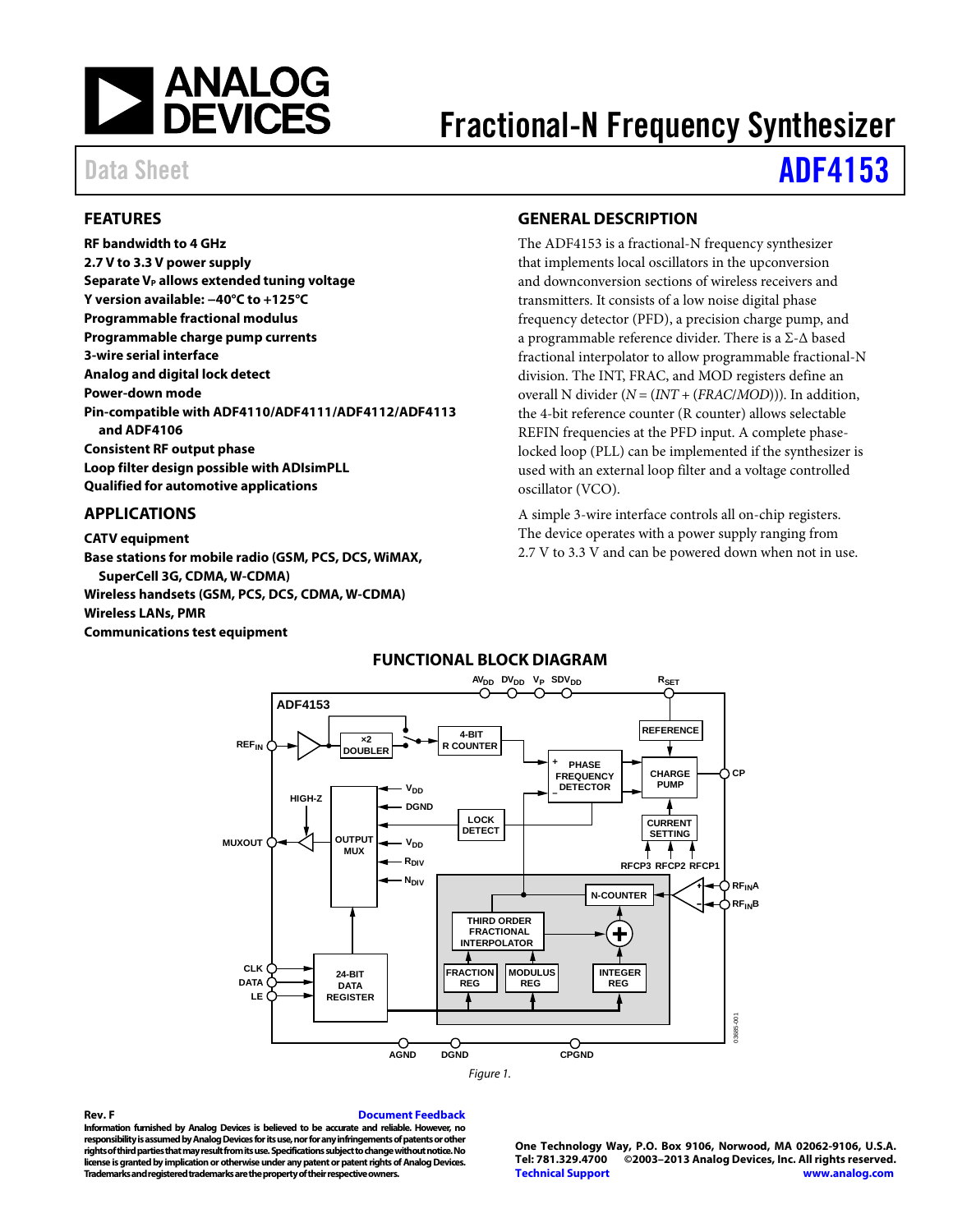# **ADF4153**

## **TABLE OF CONTENTS**

| Phase Frequency Detector (PFD) and Charge Pump 10 |
|---------------------------------------------------|
|                                                   |
|                                                   |
|                                                   |

| Reference Doubler and Reference Divider  18             |  |
|---------------------------------------------------------|--|
|                                                         |  |
|                                                         |  |
|                                                         |  |
|                                                         |  |
|                                                         |  |
|                                                         |  |
|                                                         |  |
| PCB Design Guidelines for Chip Scale Package  21        |  |
|                                                         |  |
| Local Oscillator for a GSM Base Station Transmitter  22 |  |
|                                                         |  |
|                                                         |  |
|                                                         |  |
|                                                         |  |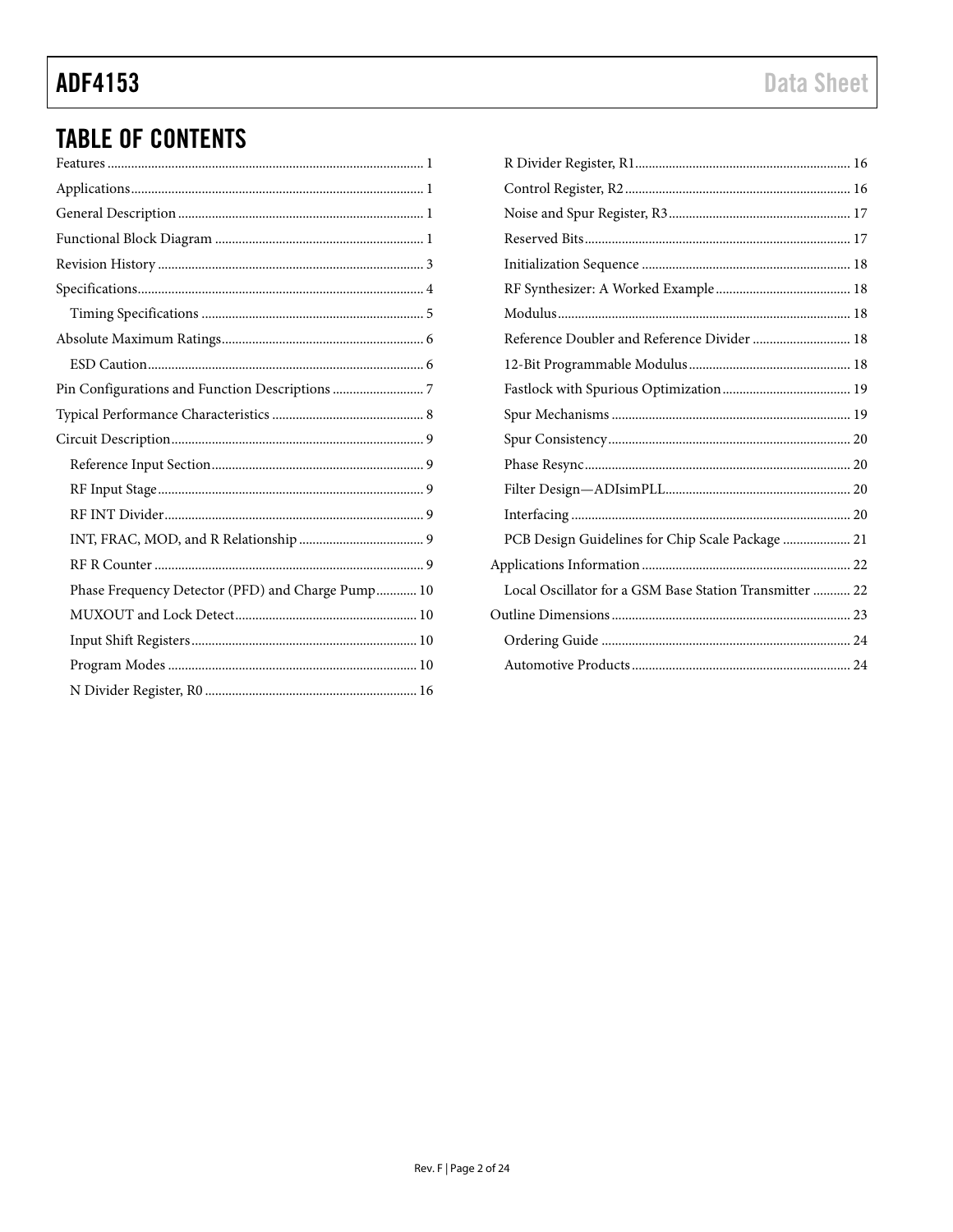#### <span id="page-2-0"></span>**REVISION HISTORY**

| $11/13$ —Rev. E to Rev. F |  |
|---------------------------|--|
|                           |  |
|                           |  |
| $7/12$ —Rev. D to Rev. E  |  |
|                           |  |
|                           |  |

#### **8/10—Rev. C to Rev. D**

| Changes to Noise Characteristics Parameter, Table 1 |  |
|-----------------------------------------------------|--|
|                                                     |  |
|                                                     |  |
|                                                     |  |

#### **10/08—Rev. B to Rev. C**

#### **08/05—Rev. A to Rev. B**

| Deleted Figure 8 to Figure 10; Renumbered Sequentially  8   |  |
|-------------------------------------------------------------|--|
| Deleted Figure 11 and Figure 14; Renumbered Sequentially  9 |  |
|                                                             |  |
|                                                             |  |

| Changes to Fastlock with Spurious Optimization Section 18 |  |
|-----------------------------------------------------------|--|
|                                                           |  |
|                                                           |  |
|                                                           |  |
|                                                           |  |
|                                                           |  |
|                                                           |  |
| Deleted Spurious Signals—                                 |  |
|                                                           |  |
|                                                           |  |
|                                                           |  |
|                                                           |  |
|                                                           |  |
|                                                           |  |

#### **1/04—Rev. 0 to Rev. A**

| Changes to PCB Design Guidelines for Chip Scale |  |
|-------------------------------------------------|--|
|                                                 |  |
|                                                 |  |
|                                                 |  |

Changes to Ordering Guide...........................................................22

**7/03—Revision 0: Initial Version**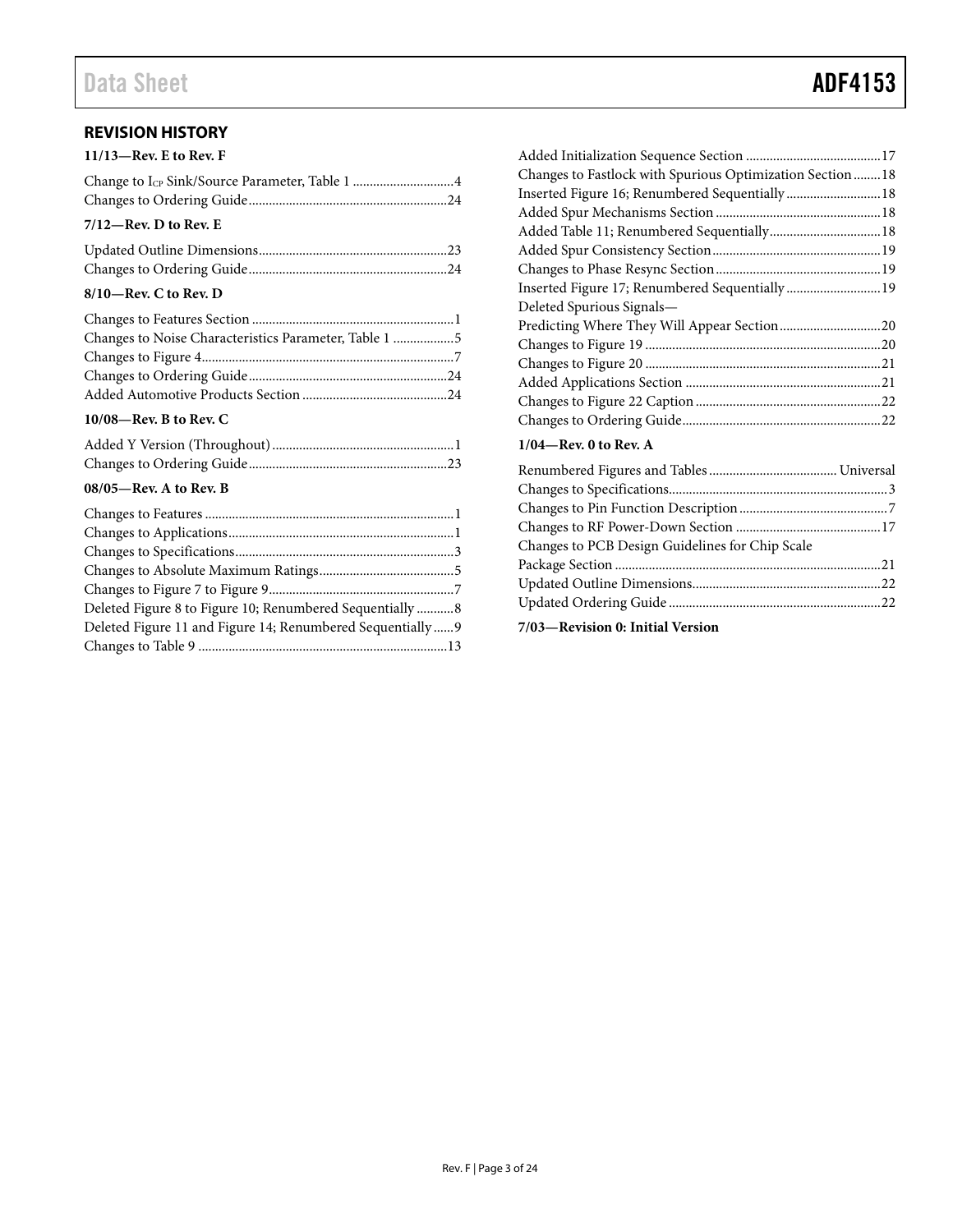## <span id="page-3-0"></span>**SPECIFICATIONS**

 $AV_{DD} = DV_{DD} = SDV_{DD} = 2.7 V$  to 3.3 V;  $V_P = AV_{DD}$  to 5.5 V; AGND = DGND = 0 V; T<sub>A</sub> = T<sub>MIN</sub> to T<sub>MAX</sub>, unless otherwise noted; dBm referred to 50 Ω.

#### **Table 1.**

| <b>Parameter</b>                                   | <b>B</b> Version <sup>1</sup> | Y Version <sup>2</sup>  | <b>Unit</b>       | <b>Test Conditions/Comments</b>                                                            |
|----------------------------------------------------|-------------------------------|-------------------------|-------------------|--------------------------------------------------------------------------------------------|
| RF CHARACTERISTICS (3 V)                           |                               |                         |                   | See Figure 12 for input circuit                                                            |
| RF Input Frequency (RFIN)                          | 0.5/4.0                       | 0.5/4.0                 | GHz min/max       | B Version: -8 dBm minimum/0 dBm maximum                                                    |
|                                                    | 0.5/4.0                       | 0.5/4.0                 | GHz min/max       | Y Version: -6.5 dBm minimum/0 dBm maximum                                                  |
|                                                    |                               |                         |                   | For lower frequencies, ensure slew rate (SR) > 400 V/ $\mu$ s                              |
|                                                    | 1.0/4.0                       | 1.0/4.0                 | GHz min/max       | -10 dBm/0 dBm minimum/maximum                                                              |
| REFERENCE CHARACTERISTICS                          |                               |                         |                   | See Figure 11 for input circuit                                                            |
| <b>REF<sub>IN</sub></b> Input Frequency            | 10/250                        | 10/250                  | MHz min/max       | For f < 10 MHz, use a dc-coupled, CMOS-compatible<br>square wave; slew rate $> 25 V/\mu s$ |
| <b>REF</b> <sub>IN</sub> Input Sensitivity         | 0.7/AV <sub>DD</sub>          | 0.7/AV <sub>DD</sub>    | V p-p min/max     | Biased at AV <sub>DD</sub> /2 <sup>3</sup>                                                 |
| <b>REF<sub>IN</sub></b> Input Capacitance          | 10                            | 10                      | pF max            |                                                                                            |
| <b>REF<sub>IN</sub></b> Input Current              | ±100                          | ±100                    | µA max            |                                                                                            |
| PHASE DETECTOR                                     |                               |                         |                   |                                                                                            |
| Phase Detector Frequency <sup>4</sup>              | 32                            | 32                      | MHz max           |                                                                                            |
| <b>CHARGE PUMP</b>                                 |                               |                         |                   |                                                                                            |
| Icp Sink/Source                                    |                               |                         |                   | Programmable; see Table 9                                                                  |
| <b>High Value</b>                                  | 5                             | 5                       | mA typ            | With $R_{SET} = 5.1 k\Omega$                                                               |
| Low Value                                          | 312.5                         | 312.5                   | µA typ            |                                                                                            |
| Absolute Accuracy                                  | 2.5                           | 2.5                     | % typ             | With $R_{SET} = 5.1 \text{ k}\Omega$                                                       |
| R <sub>SET</sub> Range                             | 1.5/10                        | 1.5/10                  | $k\Omega$ min/max |                                                                                            |
| I <sub>CP</sub> Three-State Leakage Current        | 1                             | 4.5                     | nA typ            | Sink and source current                                                                    |
| Matching                                           | $\overline{2}$                | $\overline{2}$          | % typ             | $0.5 V < V_{CP} < V_P - 0.5$                                                               |
| ICP VS. VCP                                        | $\overline{2}$                | $\overline{2}$          | % typ             | $0.5 V < V_{CP} < V_P - 0.5$                                                               |
| I <sub>CP</sub> vs. Temperature                    | $\overline{2}$                | $\overline{2}$          | $%$ typ           | $V_{CP} = V_P/2$                                                                           |
| <b>LOGIC INPUTS</b>                                |                               |                         |                   |                                                                                            |
| V <sub>INH</sub> , Input High Voltage              | 1.4                           | 1.4                     | V min             |                                                                                            |
| VINL, Input Low Voltage                            | 0.6                           | 0.6                     | V max             |                                                                                            |
| I <sub>INH</sub> /I <sub>INL</sub> , Input Current | $\pm 1$                       | ±1                      | µA max            |                                                                                            |
| C <sub>IN</sub> , Input Capacitance                | 10                            | 10                      | pF max            |                                                                                            |
| LOGIC OUTPUTS                                      |                               |                         |                   |                                                                                            |
| V <sub>OH</sub> , Output High Voltage              | 1.4                           | 1.4                     | V min             | Open-drain 1 kΩ pull-up to 1.8 V                                                           |
| V <sub>OL</sub> , Output Low Voltage               | 0.4                           | 0.4                     | V max             | $I_{OL} = 500 \mu A$                                                                       |
| POWER SUPPLIES                                     |                               |                         |                   |                                                                                            |
| AV <sub>DD</sub>                                   | 2.7/3.3                       | 2.7/3.3                 | V min/V max       |                                                                                            |
| DV <sub>DD</sub> , SDV <sub>DD</sub>               | AV <sub>DD</sub>              | <b>AV</b> <sub>DD</sub> |                   |                                                                                            |
| $V_P$                                              | AV <sub>DD</sub> /5.5         | AV <sub>DD</sub> /5.5   | V min/V max       |                                                                                            |
| Inn                                                | 24                            | 24                      | mA max            | 20 mA typical                                                                              |
| Low Power Sleep Mode                               | 1                             | $\mathbf{1}$            | µA typ            |                                                                                            |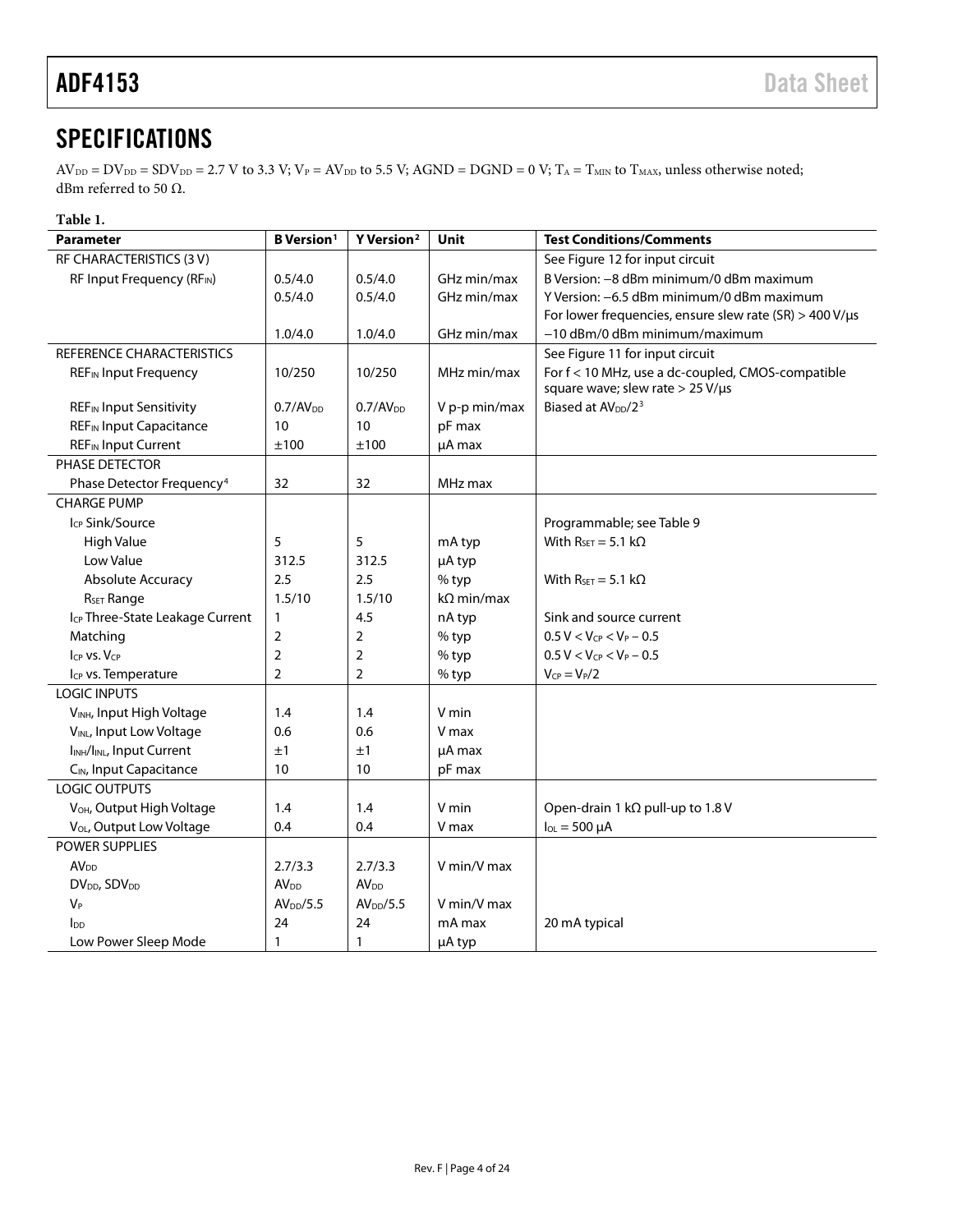| <b>Parameter</b>                                                    | B Version <sup>1</sup> | Y Version <sup>2</sup> | Unit       | <b>Test Conditions/Comments</b>                |
|---------------------------------------------------------------------|------------------------|------------------------|------------|------------------------------------------------|
| NOISE CHARACTERISTICS                                               |                        |                        |            |                                                |
| Normalized Phase Noise Floor<br>(PN <sub>SYNTH</sub> ) <sup>5</sup> | $-220$                 | $-220$                 | dBc/Hz typ | PLL loop $BW = 500$ kHz                        |
| Normalized 1/f Noise (PN <sub>1f</sub> ) <sup>6</sup>               | $-114$                 | $-114$                 | dBc/Hz typ | Measured at 10 kHz offset, normalized to 1 GHz |
| Phase Noise Performance <sup>7</sup>                                |                        |                        |            | @ VCO output                                   |
| 1750 MHz Output <sup>8</sup>                                        | $-102$                 | $-102$                 | dBc/Hz typ | @ 5 kHz offset, 25 MHz PFD frequency           |

<sup>1</sup> Operating temperature for B version is −40°C to +85°C.

<sup>2</sup> Operating temperature for Y version is −40°C to +125°C.

<sup>3</sup> AC coupling ensures AV<sub>DD</sub>/2 bias.

<sup>4</sup> Guaranteed by design. Sample tested to ensure compliance.

<sup>5</sup> The synthesizer phase noise floor is estimated by measuring the in-band phase noise at the output of the VCO and subtracting 20 log(N) (where N is the N divider value) and 10 log(FPFD). PNSYNTH = PNTOT - 10 log(FPFD) - 20 log(N).

<sup>6</sup> The PLL phase noise is composed of 1/f (flicker) noise plus the normalized PLL noise floor. The formula for calculating the 1/f noise contribution at an RF frequency, F<sub>RF</sub>, and at an offset frequency, f, is given by PN = P<sub>1\_f</sub> + 10 log(10 kHz/f) + 20 log(F<sub>RF</sub>/1 GHz). Both the normalized phase noise floor and flicker noise are modeled in ADIsimPLL. <sup>7</sup> The phase noise is measured with the EV-ADF4153SD1Z and the Agilent E5500 phase noise system.

 $8 f_{REFIN} = 100$  MHz; F<sub>PFD</sub> = 25 MHz; offset frequency = 5 kHz; RF<sub>OUT</sub> = 1750 MHz; N = 70; loop BW = 20 kHz; lowest noise mode.

#### <span id="page-4-0"></span>**TIMING SPECIFICATIONS**

 $AV_{DD} = DV_{DD} = SDV_{DD} = 2.7 V$  to 3.3 V;  $V_P = AV_{DD}$  to 5.5 V; AGND = DGND = 0 V; T<sub>A</sub> = T<sub>MIN</sub> to T<sub>MAX</sub>, unless otherwise noted; dBm referred to 50  $Ω$ .

#### **Table 2.**

| <b>Parameter</b> | Limit at $T_{MIN}$ to $T_{MAX}$ (B Version) | Unit   | <b>Test Conditions/Comments</b> |
|------------------|---------------------------------------------|--------|---------------------------------|
| t1               | 20                                          | ns min | LE setup time                   |
| t <sub>2</sub>   | 10                                          | ns min | DATA to CLK setup time          |
| $t_3$            | 10                                          | ns min | DATA to CLK hold time           |
| t <sub>4</sub>   | 25                                          | ns min | CLK high duration               |
| t <sub>5</sub>   | 25                                          | ns min | CLK low duration                |
| t <sub>6</sub>   | 10                                          | ns min | CLK to LE setup time            |
| t <sub>7</sub>   | 20                                          | ns min | LE pulse width                  |

<span id="page-4-1"></span>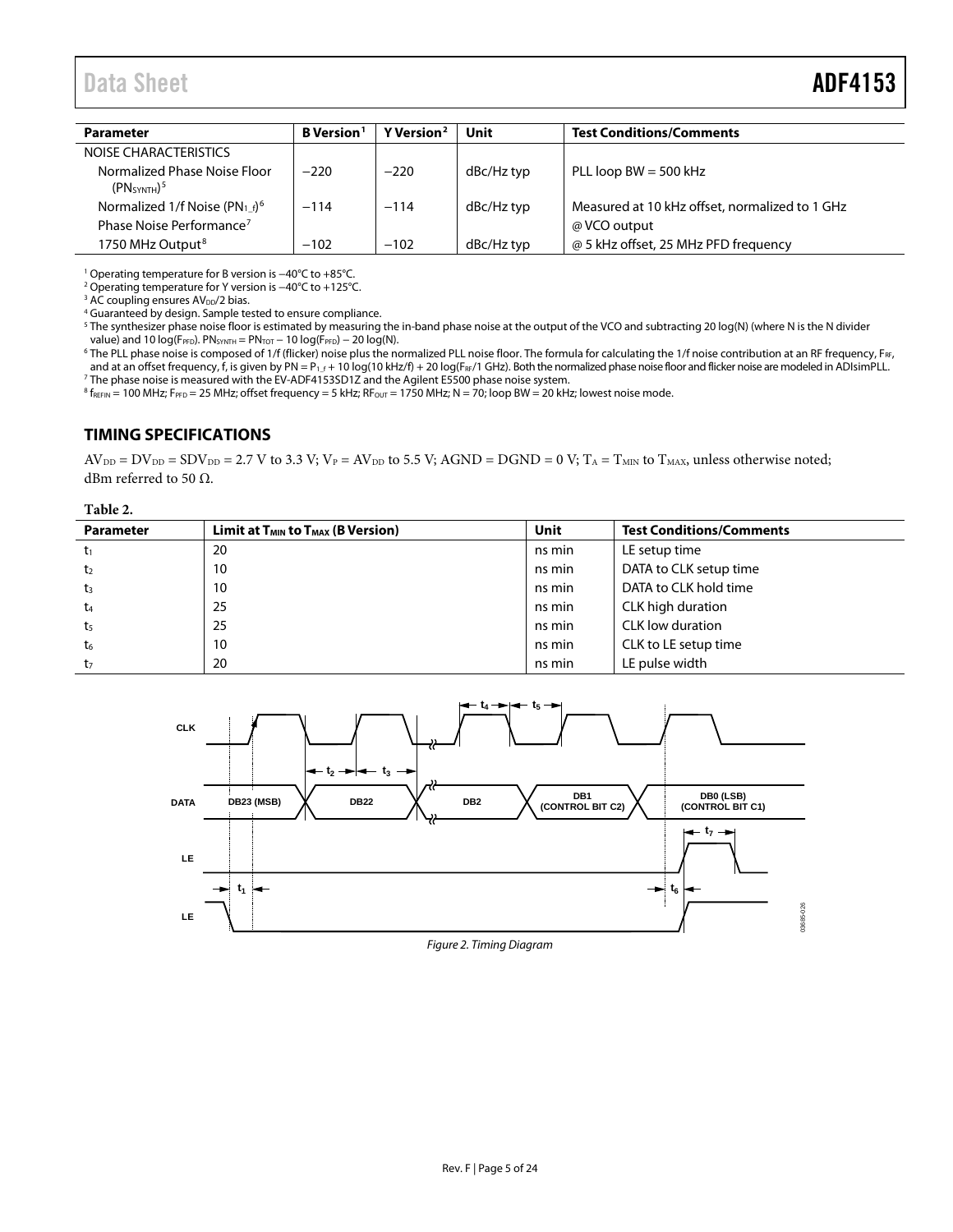### <span id="page-5-0"></span>ABSOLUTE MAXIMUM RATINGS

 $T_A = 25^{\circ}C$ ,  $GND = AGND = DGND = 0 V$ ,  $V_{DD} = AV_{DD} = DV_{DD} = SDV_{DD}$ , unless otherwise noted.

| וחו |  |
|-----|--|
|-----|--|

<span id="page-5-5"></span><span id="page-5-4"></span><span id="page-5-3"></span><span id="page-5-2"></span>

| Parameter                                                  | Rating                              |
|------------------------------------------------------------|-------------------------------------|
| V <sub>DD</sub> to GND                                     | $-0.3$ V to $+4$ V                  |
| V <sub>DD</sub> to V <sub>DD</sub>                         | $-0.3$ V to $+0.3$ V                |
| V <sub>P</sub> to GND                                      | $-0.3$ V to $+5.8$ V                |
| V <sub>P</sub> to V <sub>DD</sub>                          | $-0.3$ V to $+5.8$ V                |
| Digital I/O Voltage to GND                                 | $-0.3$ V to $V_{DD}$ + 0.3 V        |
| Analog I/O Voltage to GND                                  | $-0.3$ V to V <sub>DD</sub> + 0.3 V |
| REF <sub>IN</sub> , RF <sub>IN</sub> to GND                | $-0.3$ V to $V_{DD}$ + 0.3 V        |
| Operating Temperature Range                                |                                     |
| Industrial (B Version)                                     | $-40^{\circ}$ C to $+85^{\circ}$ C  |
| Extended (Y Version)                                       | $-40^{\circ}$ C to $+125^{\circ}$ C |
| Storage Temperature Range                                  | $-65^{\circ}$ C to $+125^{\circ}$ C |
| <b>Maximum Junction Temperature</b>                        | $150^{\circ}$ C                     |
| $TSSOP \theta_{JA}$ Thermal Impedance                      | $112^{\circ}$ C/W                   |
| LFCSP $\theta_{JA}$ Thermal Impedance<br>(Paddle Soldered) | 30.4°C/W                            |
| Reflow Soldering                                           |                                     |
| Peak Temperature                                           | $260^{\circ}$ C                     |
| Time at Peak Temperature                                   | $40$ sec                            |
| Maximum Junction Temperature                               | 150°C                               |

Stresses above those listed under Absolute Maximum Ratings may cause permanent damage to the device. This is a stress rating only; functional operation of the device at these or any other conditions above those indicated in the operational section of this specification is not implied. Exposure to absolute maximum rating conditions for extended periods may affect device reliability.

This device is a high performance RF integrated circuit with an ESD rating of <2 kV, and it is ESD sensitive. Proper precautions should be taken for handling and assembly.

#### <span id="page-5-1"></span>**ESD CAUTION**



ESD (electrostatic discharge) sensitive device. Charged devices and circuit boards can discharge without detection. Although this product features patented or proprietary protection circuitry, damage may occur on devices subjected to high energy ESD. Therefore, proper ESD precautions should be taken to avoid performance degradation or loss of functionality.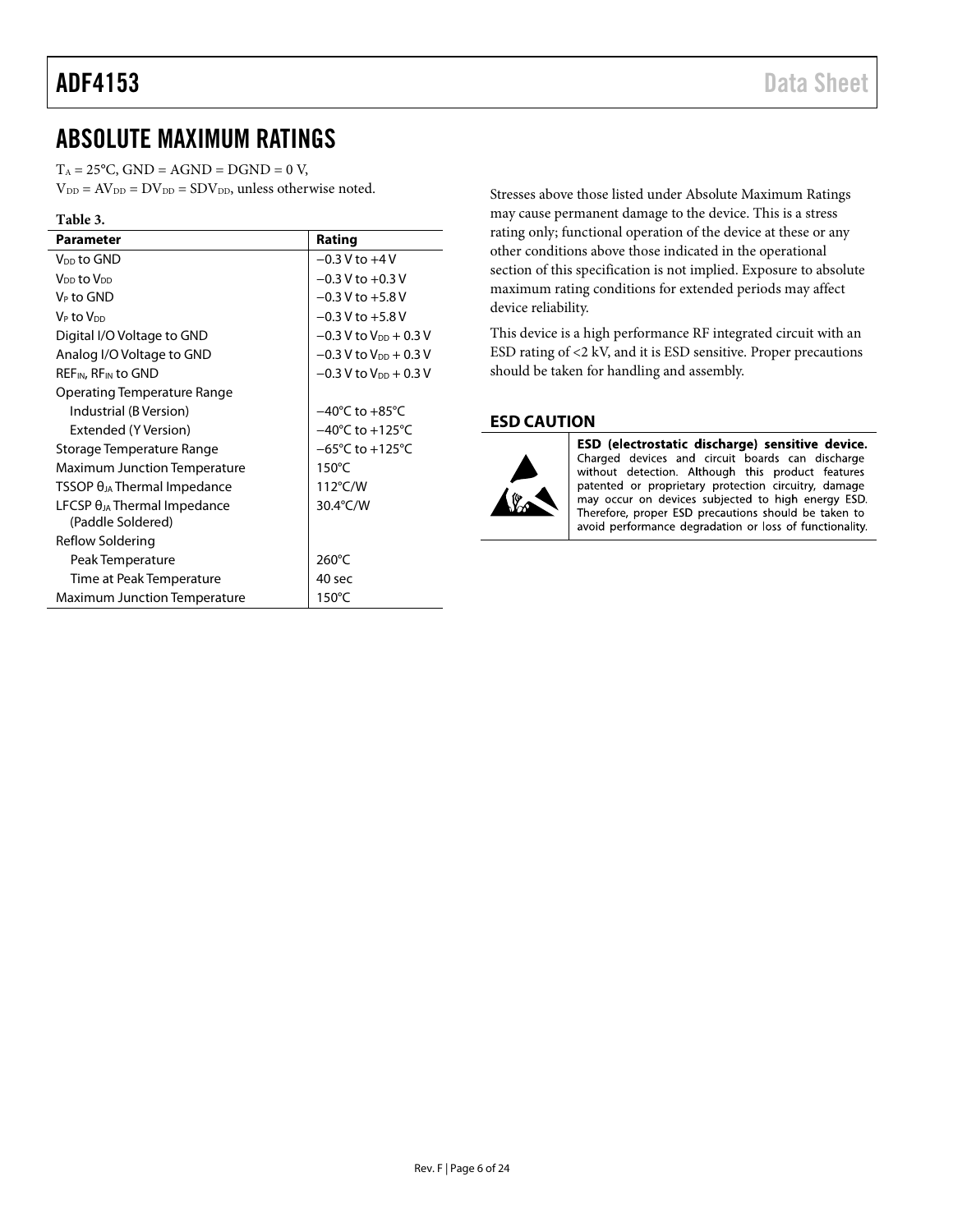## <span id="page-6-0"></span>PIN CONFIGURATIONS AND FUNCTION DESCRIPTIONS







#### <span id="page-6-4"></span><span id="page-6-3"></span><span id="page-6-2"></span><span id="page-6-1"></span>**Table 4. Pin Function Descriptions**

| Pin No.<br><b>TSSOP</b> | Pin No.<br><b>LFCSP</b> | <b>Mnemonic</b>         | <b>Description</b>                                                                                                                                                                                                                                                         |
|-------------------------|-------------------------|-------------------------|----------------------------------------------------------------------------------------------------------------------------------------------------------------------------------------------------------------------------------------------------------------------------|
| $\mathbf{1}$            | 19                      | RSET                    | Connecting a resistor between R <sub>SET</sub> and ground sets the maximum charge pump output current.<br>The relationship between I <sub>CP</sub> and R <sub>SET</sub> is                                                                                                 |
|                         |                         |                         |                                                                                                                                                                                                                                                                            |
|                         |                         |                         | $I_{CPMAX} = \frac{25.5}{R_{SET}}$                                                                                                                                                                                                                                         |
|                         |                         |                         | where $R_{\text{SET}} = 5.1 \text{ k}\Omega$ and $I_{\text{CPMAX}} = 5 \text{ mA}$ .                                                                                                                                                                                       |
| 2                       | 20                      | <b>CP</b>               | Charge Pump Output. When enabled, CP provides ±lcp to the external loop filter, which in turn<br>drives the external VCO.                                                                                                                                                  |
| 3                       | 1                       | <b>CPGND</b>            | Charge Pump Ground. This is the ground return path for the charge pump.                                                                                                                                                                                                    |
| 4                       | 2, 3                    | <b>AGND</b>             | Analog Ground. This is the ground return path of the prescaler.                                                                                                                                                                                                            |
| 5                       | 4                       | <b>RFINB</b>            | Complementary Input to the RF Prescaler. This pin should be decoupled to the ground plane<br>with a small bypass capacitor, typically 100 pF (see Figure 12).                                                                                                              |
| 6                       | 5                       | <b>RFINA</b>            | Input to the RF Prescaler. This small signal input is normally ac-coupled from the VCO.                                                                                                                                                                                    |
| 7                       | 6, 7                    | AV <sub>DD</sub>        | Positive Power Supply for the RF Section. Decoupling capacitors to the digital ground plane should<br>be placed as close as possible to this pin. AV <sub>DD</sub> has a value of $3V \pm 10\%$ . AV <sub>DD</sub> must have the same<br>voltage as DV <sub>DD</sub> .     |
| 8                       | 8                       | <b>REF<sub>IN</sub></b> | Reference Input. This is a CMOS input with a nominal threshold of $V_{\text{DD}}/2$ and an equivalent input<br>resistance of 100 k $\Omega$ (see Figure 11). This input can be driven from a TTL or CMOS crystal oscillator,<br>or it can be ac-coupled.                   |
| 9                       | 9, 10                   | <b>DGND</b>             | Digital Ground.                                                                                                                                                                                                                                                            |
| 10                      | 11                      | <b>SDV<sub>DD</sub></b> | Σ-Δ Power. Decoupling capacitors to the digital ground plane should be placed as close as possible<br>to this pin. SDV <sub>DD</sub> has a value of $3 V \pm 10$ %. SDV <sub>DD</sub> must have the same voltage as DV <sub>DD</sub> .                                     |
| 11                      | 12                      | <b>CLK</b>              | Serial Clock Input. The serial clock is used to clock in the serial data to the registers. The data is<br>latched into the shift register on the CLK rising edge. This input is a high impedance CMOS input.                                                               |
| 12                      | 13                      | <b>DATA</b>             | Serial Data Input. The serial data is loaded MSB first; the two LSBs are the control bits. This input is<br>a high impedance CMOS input.                                                                                                                                   |
| 13                      | 14                      | LE                      | Load Enable, CMOS Input. When LE is high, the data stored in the shift registers is loaded into one<br>of four latches; the latch is selected using the control bits.                                                                                                      |
| 14                      | 15                      | <b>MUXOUT</b>           | This multiplexer output allows either the RF lock detect, the scaled RF, or the scaled reference<br>frequency to be externally accessed.                                                                                                                                   |
| 15                      | 16, 17                  | <b>DV<sub>DD</sub></b>  | Positive Power Supply for the Digital Section. Decoupling capacitors to the digital ground plane<br>should be placed as close as possible to this pin. DV <sub>DD</sub> has a value of 3 V $\pm$ 10%. DV <sub>DD</sub> must have<br>the same voltage as AV <sub>DD</sub> . |
| 16                      | 18                      | $V_P$                   | Charge Pump Power Supply. This should be greater than or equal to $V_{DD}$ . In systems where $V_{DD}$ is 3V,<br>it can be set to 5.5 V and used to drive a VCO with a tuning range of up to 5.5 V.                                                                        |
|                         | 21                      | EP                      | Exposed Pad. The exposed paddle must be connected to GND.                                                                                                                                                                                                                  |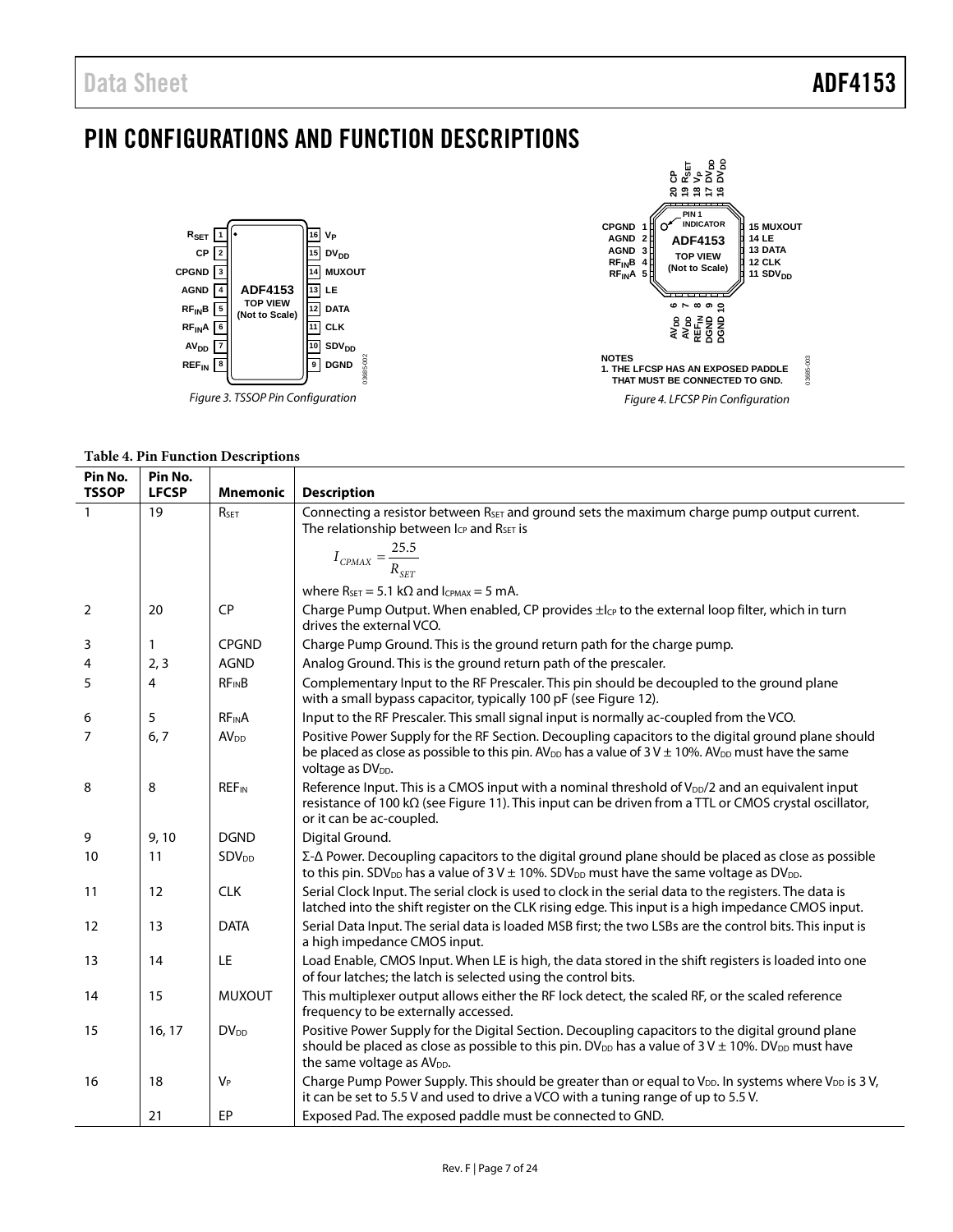### <span id="page-7-0"></span>TYPICAL PERFORMANCE CHARACTERISTICS

Loop bandwidth = 20 kHz, reference = 250 MHz, VCO = Sirenza 1750T VCO, evaluation board = EV-ADF4153SD1Z, measurements taken on the Agilent E5500 phase noise system.



*Figure 5. Single-Sideband Phase Noise Plot (Lowest Noise Mode)*



*Figure 6. Single-Sideband Phase Noise Plot (Low Noise and Spur Mode)*



*Figure 7. Single-Sideband Phase Noise Plot (Low Spur Mode)*







*Figure 9. Charge Pump Output Characteristics*



*Figure 10. Phase Noise vs. Temperature*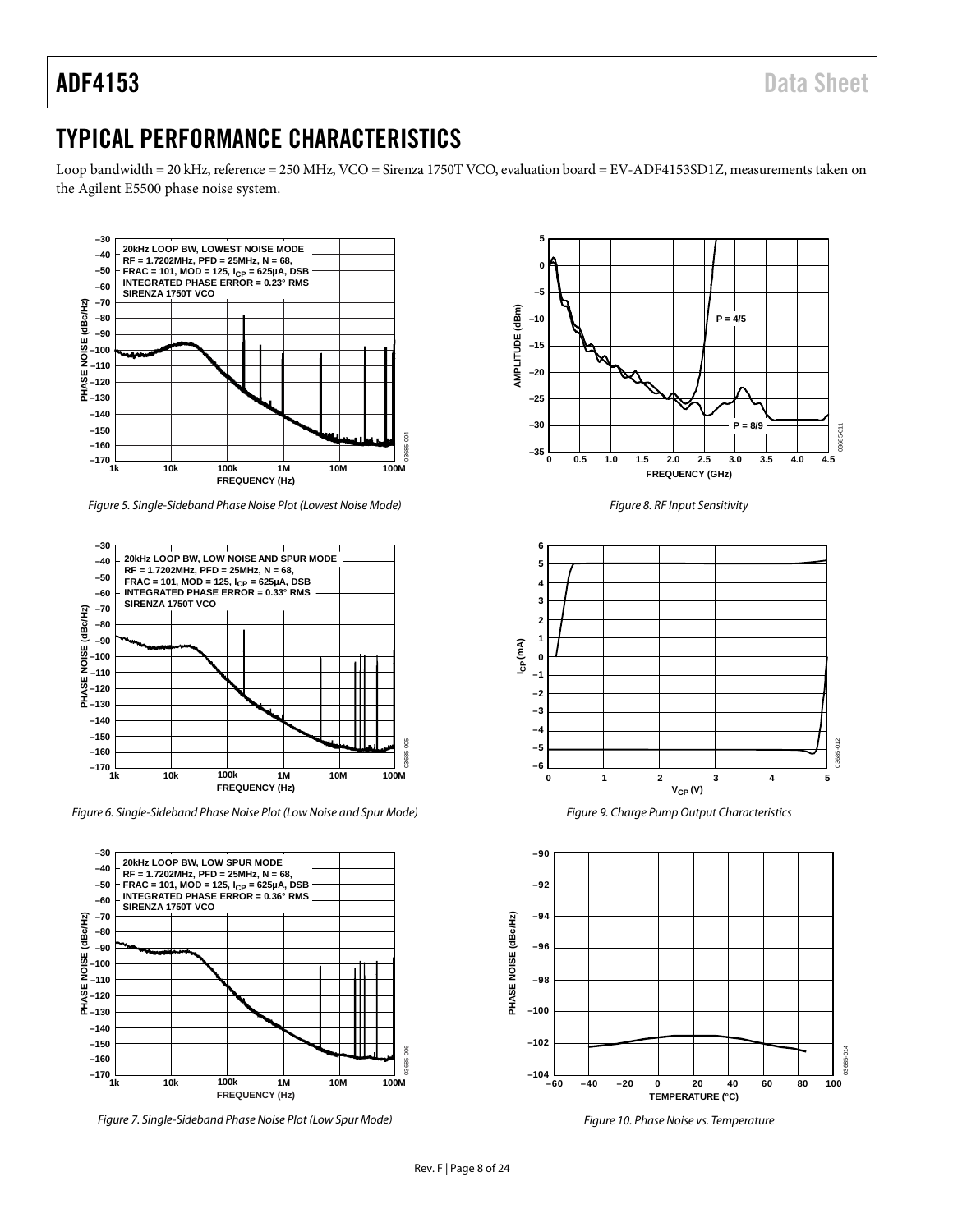### <span id="page-8-0"></span>CIRCUIT DESCRIPTION **REFERENCE INPUT SECTION**

<span id="page-8-1"></span>The reference input stage is shown i[n Figure 11.](#page-8-7) SW1 and SW2 are normally closed switches. SW3 is normally open. When power-down is initiated, SW3 is closed and SW1 and SW2 are opened. This ensures that there is no loading of the  $REF_{IN}$  pin on power-down.



#### *Figure 11. Reference Input Stage*

#### <span id="page-8-7"></span><span id="page-8-2"></span>**RF INPUT STAGE**

The RF input stage is shown in [Figure 12.](#page-8-6) It is followed by a 2-stage limiting amplifier to generate the current-mode logic (CML) clock levels needed for the prescaler.

<span id="page-8-6"></span>

#### <span id="page-8-3"></span>**RF INT DIVIDER**

The RF INT CMOS counter allows a division ratio in the PLL feedback counter. Division ratios from 31 to 511 are allowed.

#### <span id="page-8-4"></span>**INT, FRAC, MOD, AND R RELATIONSHIP**

The INT, FRAC, and MOD values, in conjunction with the R counter, make it possible to generate output frequencies that are spaced by fractions of the phase frequency detector (PFD). See the [RF Synthesizer: A Worked Example](#page-17-1) section for more information. The RF VCO frequency ( $RF_{OUT}$ ) equation is

$$
RF_{OUT} = F_{PFD} \times (INT + (FRAC/MOD))
$$
\n(1)

where:

*RFOUT* is the output frequency of the external voltage controlled oscillator (VCO).

*INT* is the preset divide ratio of the binary 9-bit counter (31 to 511).

*MOD* is the preset fractional modulus (2 to 4095).

*FRAC* is the numerator of the fractional division (0 to MOD − 1).

The PFD frequency is given by:

$$
F_{PFD} = REF_{IN} \times (1+D)/R
$$
 (2)

where:

*REFIN* is the reference input frequency.

*D* is the REF<sub>IN</sub> doubler bit.

*R* is the preset divide ratio of the binary 4-bit programmable reference counter (1 to 15).

#### <span id="page-8-5"></span>**RF R COUNTER**

The 4-bit RF R counter allows the input reference frequency (REF<sub>IN</sub>) to be divided down to produce the reference clock to the PFD. Division ratios from 1 to 15 are allowed.

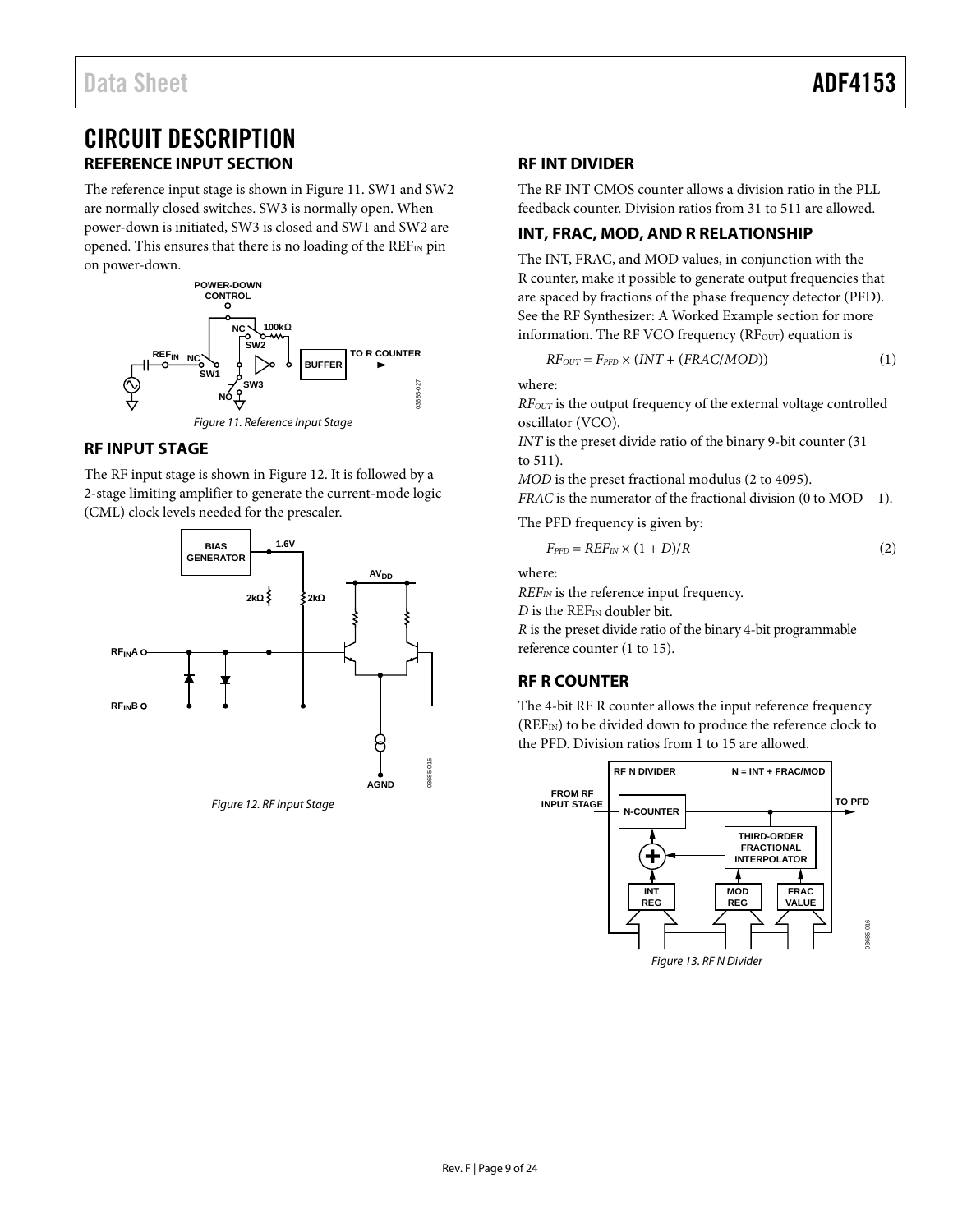#### <span id="page-9-0"></span>**PHASE FREQUENCY DETECTOR (PFD) AND CHARGE PUMP**

The PFD takes inputs from the R counter and N counter and produces an output proportional to the phase and frequency difference between them. [Figure 14](#page-9-4) is a simplified schematic of the phase frequency detector. The PFD includes a fixed delay element that sets the width of the antibacklash pulse, which is typically 3 ns. This pulse ensures that there is no dead zone in the PFD transfer function and gives a consistent reference spur level.



#### <span id="page-9-4"></span><span id="page-9-1"></span>**MUXOUT AND LOCK DETECT**

The output multiplexer on the ADF4153 allows the user to access various internal points on the chip. The state of MUXOUT is controlled by M3, M2, and M1 (see [Table 8\)](#page-12-0)[. Figure 15](#page-9-5) shows the MUXOUT section in block diagram form.



<span id="page-9-5"></span>*Figure 15. MUXOUT Schematic*

#### <span id="page-9-2"></span>**INPUT SHIFT REGISTERS**

The ADF4153 digital section includes a 4-bit RF R counter, a 9-bit RF N counter, a 12-bit FRAC counter, and a 12-bit modulus counter. Data is clocked into the 24-bit shift register on each rising edge of CLK. The data is clocked in MSB first. Data is transferred from the shift register to one of four latches on the rising edge of LE. The destination latch is determined by the state of the two control bits (C2 and C1) in the shift register. These are the 2 LSBs, DB1 and DB0, as shown in [Figure 2.](#page-4-1) The truth table for these bits is shown in [Table 5.](#page-9-6) [Table 6](#page-10-0) shows a summary of how the registers are programmed.

#### <span id="page-9-3"></span>**PROGRAM MODES**

[Table 5](#page-9-6) through [Table 10](#page-14-0) show how to set up the program modes in the ADF4153.

The ADF4153 programmable modulus is double buffered. This means that two events have to occur before the part uses a new modulus value. First, the new modulus value is latched into the device by writing to the R divider register. Second, a new write must be performed on the N divider register. Therefore, to ensure that the modulus value is loaded correctly, the N divider register must be written to any time that the modulus value is updated.

#### <span id="page-9-6"></span>**Table 5. C2 and C1 Truth Table**

|    | <b>Control Bits</b> |                         |
|----|---------------------|-------------------------|
| C2 | C 1                 | Register                |
|    |                     | N Divider Register      |
|    |                     | R Divider Register      |
|    |                     | <b>Control Register</b> |
|    |                     | Noise and Spur Register |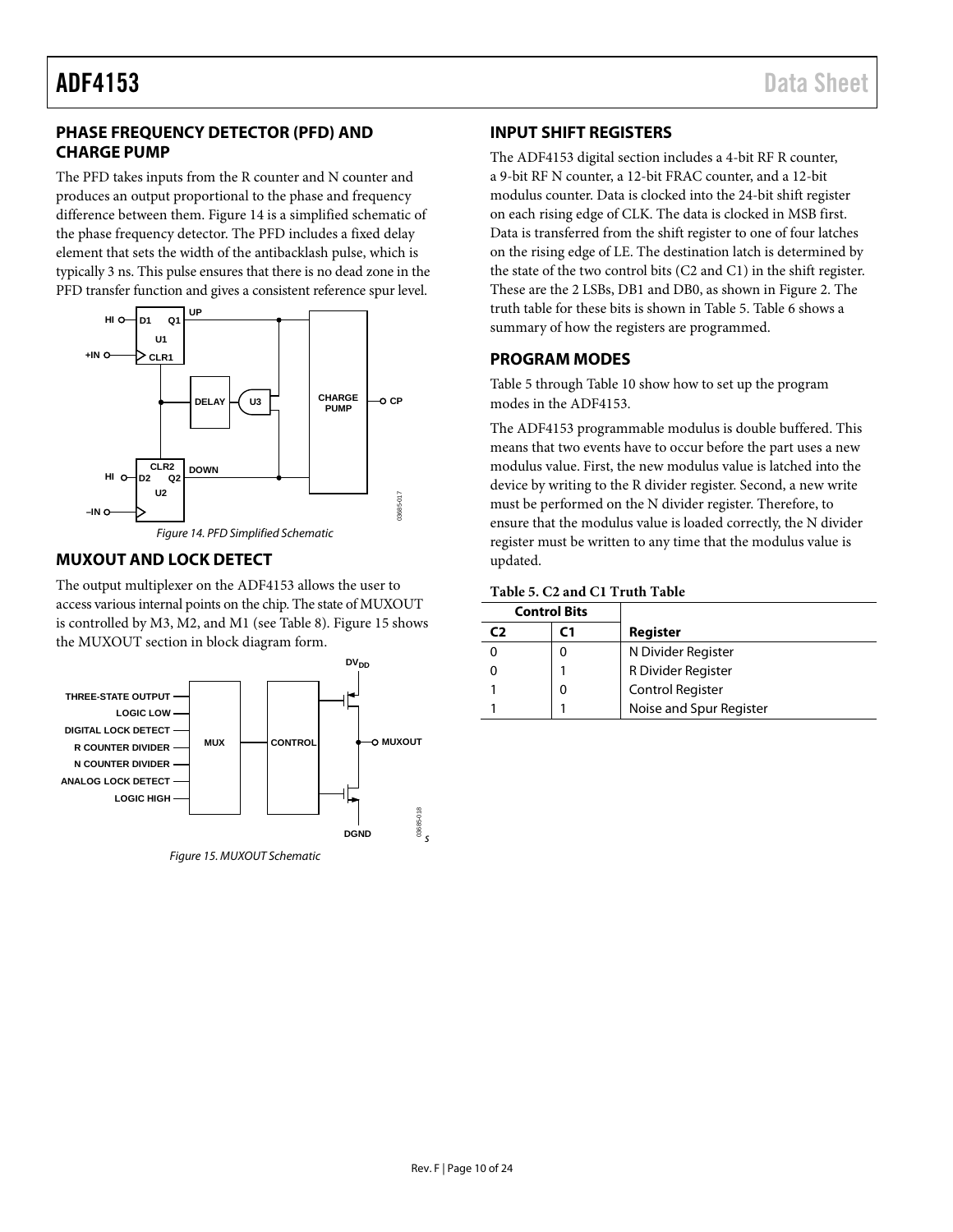### <span id="page-10-0"></span>**Table 6. Register Summary**

|                      |                                                                        |    |    |                |           |           |                |                |           |                  |                 |     |     |     |                                       |                 |                |     |                |                 |                               | N DIVIDER REG (R0) |  |
|----------------------|------------------------------------------------------------------------|----|----|----------------|-----------|-----------|----------------|----------------|-----------|------------------|-----------------|-----|-----|-----|---------------------------------------|-----------------|----------------|-----|----------------|-----------------|-------------------------------|--------------------|--|
| ਠ<br><b>in</b><br>5. | 9-BIT INTEGER VALUE (INT)                                              |    |    |                |           |           |                |                |           |                  |                 |     |     |     | <b>12-BIT FRACTIONAL VALUE (FRAC)</b> |                 |                |     |                |                 | <b>CONTROL</b><br><b>BITS</b> |                    |  |
| <b>DB23</b>          | DB21   DB20   DB19   DB18   DB17   DB16   DB15   DB14  <br><b>DB22</b> |    |    |                |           |           |                | <b>DB13</b>    |           | <b>DB12 DB11</b> | DB10            | DB9 | DB8 | DB7 | DB6                                   | DB <sub>5</sub> | DB4            | DB3 | DB2            | DB <sub>1</sub> | DB <sub>0</sub>               |                    |  |
| FL <sub>1</sub>      | N <sub>9</sub>                                                         | N8 | N7 | N <sub>6</sub> | <b>N5</b> | <b>N4</b> | N <sub>3</sub> | N <sub>2</sub> | <b>N1</b> | F <sub>12</sub>  | F <sub>11</sub> | F10 | F9  | F8  | F7                                    | F6              | F <sub>5</sub> | F4  | F <sub>3</sub> | F <sub>2</sub>  | F <sub>1</sub>                | $C2(0)$ $C1(0)$    |  |

#### **R DIVIDER REG (R1)**

| <b>LOAD</b><br>QNTROL<br>$\circ$ |             | <b>MUXOUT</b> |             | $\circ$<br>面<br><b>RESER</b> | ≃<br>ш<br>ဖ<br>ш<br>≃<br>൨ |             | 4-BIT<br><b>R COUNTER</b> |                                   |                |             |      |             | 12-BIT INTERPOLATOR MODULUS VALUE (MOD) |                 |           |                |                 |                 |           |                 |                 | <b>CONTROL</b><br><b>BITS</b> |     |
|----------------------------------|-------------|---------------|-------------|------------------------------|----------------------------|-------------|---------------------------|-----------------------------------|----------------|-------------|------|-------------|-----------------------------------------|-----------------|-----------|----------------|-----------------|-----------------|-----------|-----------------|-----------------|-------------------------------|-----|
| <b>DB23</b>                      | <b>DB22</b> | <b>DB21</b>   | <b>DB20</b> |                              | <b>DB19 DB18</b>           | <b>DB17</b> |                           | DB <sub>16</sub> DB <sub>15</sub> | <b>DB14</b>    | <b>DB13</b> | DB12 | <b>DB11</b> | <b>DB10</b>                             | DB <sub>9</sub> | DB8       | DB7            | DB <sub>6</sub> | DB <sub>5</sub> | DB4       | DB <sub>3</sub> | DB <sub>2</sub> | DB <sub>1</sub>               | DB0 |
| P <sub>3</sub>                   | <b>M3</b>   | M2            | M1          | 0                            | P <sub>1</sub>             | R4          | R3                        | <b>R2</b>                         | R <sub>1</sub> | M12         | M11  | M10         | M9                                      | M8              | <b>M7</b> | M <sub>6</sub> | M5              | M4              | <b>M3</b> | M2              | M1              | C2(0)  C1(1)                  |     |

**CONTROL REG (R2)**

|             |             | <b>RESYNC</b>  |             | ш<br>œ<br>ō<br>ш<br>z<br>ш<br>희<br>$\alpha$<br>뿐<br>ಠ<br>쁂<br>$\Delta$ | CP/2            |                 | <b>CP CURRENT</b><br><b>SETTING</b> |                 | 듩<br>ď<br>O<br>Ő.<br>윤 | ê               | <b>OWER-</b><br>DOWN | ш<br><b>STATI</b><br>8 교<br>THREI | COUNTER<br>RESET | <b>CONTROL</b><br><b>BITS</b> |                 |
|-------------|-------------|----------------|-------------|------------------------------------------------------------------------|-----------------|-----------------|-------------------------------------|-----------------|------------------------|-----------------|----------------------|-----------------------------------|------------------|-------------------------------|-----------------|
| <b>DB15</b> | <b>DB14</b> | <b>DB13</b>    | <b>DB12</b> | <b>DB11</b>                                                            | <b>DB10</b>     | DB <sub>9</sub> | DB <sub>8</sub>                     | DB7             | DB <sub>6</sub>        | DB <sub>5</sub> | DB4                  | DB <sub>3</sub>                   | DB <sub>2</sub>  | DB <sub>1</sub>               | DB <sub>0</sub> |
| S4          | S3          | S <sub>2</sub> | S1          | U6                                                                     | CP <sub>3</sub> | CP <sub>2</sub> | CP <sub>1</sub>                     | CP <sub>0</sub> | U5                     | U4              | U3                   | U <sub>2</sub>                    | U1               | C2(1)                         | C1(0)           |

#### **NOISE AND SPUR REG (R3)**

| 面<br>ERVI<br>RESI |                 | <b>NOISE AND SPUR</b><br><b>MODE</b> |     |                 |                 | <b>RESERVED</b> |                 | ш<br>៰          | <b>CONTROL</b><br><b>BITS</b> |                 |                 |
|-------------------|-----------------|--------------------------------------|-----|-----------------|-----------------|-----------------|-----------------|-----------------|-------------------------------|-----------------|-----------------|
| <b>DB10</b>       | DB <sub>9</sub> | DB8                                  | DB7 | DB <sub>6</sub> | DB <sub>5</sub> | DB4             | DB <sub>3</sub> | DB <sub>2</sub> | DB1                           | DB <sub>0</sub> | O <sub>19</sub> |
| $\mathbf{0}$      | Τ8              | Τ7                                   | Т6  | Τ5              | 0               | 0               | 0               | Τ1              | C2(1)                         | C1(1)           | 03685           |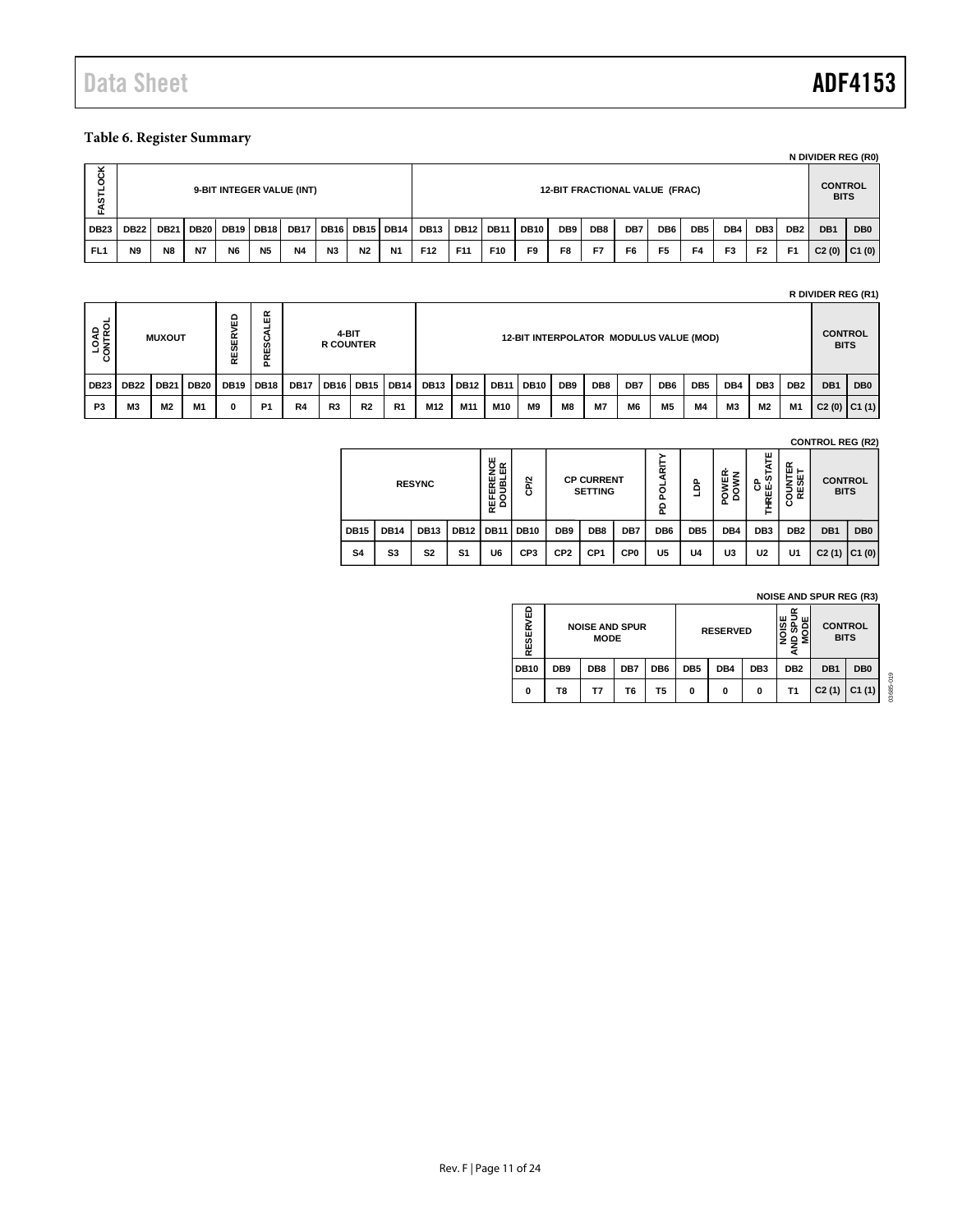### <span id="page-11-0"></span>**Table 7. N Divider Register Map (R0)**

| <b>FASTLOCK</b> |                 |                         |              | 9-BIT INTEGER VALUE (INT) |             |                                  |                           |                        |              |                        |             |                |                        |                           | 12-BIT FRACTIONAL VALUE (FRAC) |                           |                              |                                |                |                 |                 | <b>CONTROL</b><br><b>BITS</b> |                 |
|-----------------|-----------------|-------------------------|--------------|---------------------------|-------------|----------------------------------|---------------------------|------------------------|--------------|------------------------|-------------|----------------|------------------------|---------------------------|--------------------------------|---------------------------|------------------------------|--------------------------------|----------------|-----------------|-----------------|-------------------------------|-----------------|
| <b>DB23</b>     | <b>DB22</b>     | <b>DB21</b>             | <b>DB20</b>  | <b>DB19</b>               | <b>DB18</b> | <b>DB17</b>                      | <b>DB16</b>               | <b>DB15</b>            | <b>DB14</b>  | <b>DB13</b>            | <b>DB12</b> | <b>DB11</b>    | <b>DB10</b>            | DB9                       | DB8                            | DB7                       | DB6                          | DB <sub>5</sub>                | DB4            | DB <sub>3</sub> | DB <sub>2</sub> | DB1                           | DB <sub>0</sub> |
| FL <sub>1</sub> | N9              | N8                      | <b>N7</b>    | N <sub>6</sub>            | <b>N5</b>   | <b>N4</b>                        | N3                        | N2                     | <b>N1</b>    | F12                    | F11         | F10            | F9                     | F8                        | F7                             | F6                        | F <sub>5</sub>               | F4                             | F <sub>3</sub> | F <sub>2</sub>  | F <sub>1</sub>  | C2(0)                         | C1(0)           |
|                 |                 |                         |              |                           |             |                                  |                           |                        |              |                        |             |                |                        |                           |                                |                           |                              |                                |                |                 |                 |                               |                 |
|                 |                 |                         |              |                           |             |                                  | F12                       |                        | F11          | F10                    |             |                | F <sub>3</sub>         |                           | F <sub>2</sub>                 | F <sub>1</sub>            |                              | <b>FRACTIONAL VALUE (FRAC)</b> |                |                 |                 |                               |                 |
|                 |                 |                         |              |                           |             |                                  | 0<br>0                    | $\pmb{0}$<br>$\pmb{0}$ |              | $\pmb{0}$<br>$\pmb{0}$ |             | <br>           | $\pmb{0}$<br>$\pmb{0}$ | 0<br>0                    |                                | $\pmb{0}$<br>$\mathbf{1}$ | $\mathbf 0$<br>$\mathbf{1}$  |                                |                |                 |                 |                               |                 |
|                 |                 |                         |              |                           |             |                                  | 0<br>0                    | $\pmb{0}$<br>$\pmb{0}$ |              | $\pmb{0}$<br>$\pmb{0}$ |             | <br>           | $\pmb{0}$<br>$\bf{0}$  | 1<br>1                    |                                | 0<br>$\mathbf{1}$         | $\overline{\mathbf{2}}$<br>3 |                                |                |                 |                 |                               |                 |
|                 |                 |                         |              |                           |             |                                  | $\cdot$                   | $\cdot$                |              | $\cdot$                |             |                | $\cdot$                | $\cdot$                   |                                | $\cdot$                   | $\ddot{\phantom{a}}$         |                                |                |                 |                 |                               |                 |
|                 |                 |                         |              |                           |             |                                  | ×<br>$\ddot{\phantom{0}}$ | $\cdot$<br>$\cdot$     |              | $\cdot$<br>$\cdot$     |             | <br>           | $\cdot$<br>$\cdot$     | $\blacksquare$<br>$\cdot$ |                                | $\cdot$<br>٠              | $\overline{\phantom{a}}$     |                                |                |                 |                 |                               |                 |
|                 |                 |                         |              |                           |             |                                  | 1                         | $\mathbf{1}$           |              | 1                      |             |                | $\mathbf{1}$           | 0                         |                                | $\pmb{0}$                 |                              | 4092                           |                |                 |                 |                               |                 |
|                 |                 |                         |              |                           |             |                                  | 1                         | $\mathbf{1}$           |              | 1                      |             |                | 1                      | 0                         |                                | $\mathbf{1}$              |                              | 4093                           |                |                 |                 |                               |                 |
|                 |                 |                         |              |                           |             |                                  | $\mathbf{1}$              | $\mathbf{1}$           |              | $\mathbf{1}$           |             |                | $\mathbf{1}$           | 1                         |                                | $\mathbf 0$               |                              | 4094                           |                |                 |                 |                               |                 |
|                 |                 |                         |              |                           |             |                                  | 1                         |                        | 1            | 1                      |             |                | $\mathbf{1}$           | 1                         |                                | $\mathbf{1}$              |                              | 4095                           |                |                 |                 |                               |                 |
|                 |                 |                         |              |                           |             |                                  |                           |                        |              |                        |             |                |                        |                           |                                |                           |                              |                                |                |                 |                 |                               |                 |
|                 | N <sub>9</sub>  |                         | N8           | N7                        |             | N <sub>6</sub>                   | <b>N5</b>                 |                        | <b>N4</b>    | N <sub>3</sub>         |             | N <sub>2</sub> | N <sub>1</sub>         |                           | <b>INTEGER VALUE (INT)</b>     |                           |                              |                                |                |                 |                 |                               |                 |
|                 | 0               |                         | 0            | $\mathbf 0$               |             | $\mathbf 0$                      | $\mathbf{1}$              |                        | 1            | $\mathbf{1}$           | 1           |                | $\mathbf{1}$           |                           | 31                             |                           |                              |                                |                |                 |                 |                               |                 |
|                 | 0<br>0          |                         | 0<br>0       | $\pmb{0}$<br>$\mathbf 0$  |             | $\overline{1}$<br>$\mathbf{1}$   | $\mathbf 0$<br>$\pmb{0}$  |                        | 0<br>0       | $\pmb{0}$<br>$\pmb{0}$ | 0<br>0      |                | 0<br>$\mathbf{1}$      |                           | 32<br>33                       |                           |                              |                                |                |                 |                 |                               |                 |
|                 | 0               |                         | 0            | $\mathbf 0$               |             | $\mathbf{1}$                     | $\mathbf 0$               |                        | 0            | $\pmb{0}$              | 1           |                | 0                      |                           | 34                             |                           |                              |                                |                |                 |                 |                               |                 |
|                 | ٠<br>٠          |                         | ×<br>×       | ٠<br>٠                    |             | $\blacksquare$<br>$\blacksquare$ | $\cdot$<br>$\cdot$        |                        | ٠<br>ä,      | ٠<br>٠                 | ä,<br>ä,    |                | $\sim$<br>٠            |                           |                                |                           |                              |                                |                |                 |                 |                               |                 |
|                 | ٠               |                         | ٠            |                           |             | ٠                                | $\cdot$                   |                        |              | ٠                      | ٠           |                | ٠                      |                           |                                |                           |                              |                                |                |                 |                 |                               |                 |
|                 | 1               |                         | 1            | 1                         |             | $\mathbf{1}$                     | $\mathbf{1}$              |                        | 1            | $\mathbf{1}$           | 0           |                | $\mathbf{1}$           |                           | 509                            |                           |                              |                                |                |                 |                 |                               |                 |
|                 | 1               |                         | $\mathbf{1}$ | 1                         |             | $\mathbf{1}$                     | $\mathbf{1}$              |                        | $\mathbf{1}$ | $\mathbf{1}$           | 1           |                | $\pmb{0}$              |                           | 510                            |                           |                              |                                |                |                 |                 |                               |                 |
|                 | 1               |                         | $\mathbf{1}$ | $\mathbf{1}$              |             | $\mathbf{1}$                     | $\mathbf{1}$              |                        | $\mathbf{1}$ | $\mathbf{1}$           | 1           |                | $\mathbf{1}$           |                           | 511                            |                           |                              |                                |                |                 |                 |                               |                 |
|                 |                 |                         |              |                           |             |                                  |                           |                        |              |                        |             |                |                        |                           |                                |                           |                              |                                |                |                 |                 |                               |                 |
| FL <sub>1</sub> | <b>FASTLOCK</b> |                         |              |                           |             |                                  |                           |                        |              |                        |             |                |                        |                           |                                |                           |                              |                                |                |                 |                 |                               |                 |
| $\pmb{0}$       |                 | <b>NORMAL OPERATION</b> |              |                           |             |                                  |                           |                        |              |                        |             |                |                        |                           |                                |                           |                              |                                |                |                 |                 |                               |                 |
| 1               |                 | <b>FASTLOCK ENABLED</b> |              |                           |             |                                  |                           |                        |              |                        |             |                |                        |                           |                                |                           |                              |                                |                |                 |                 |                               | 03685-020       |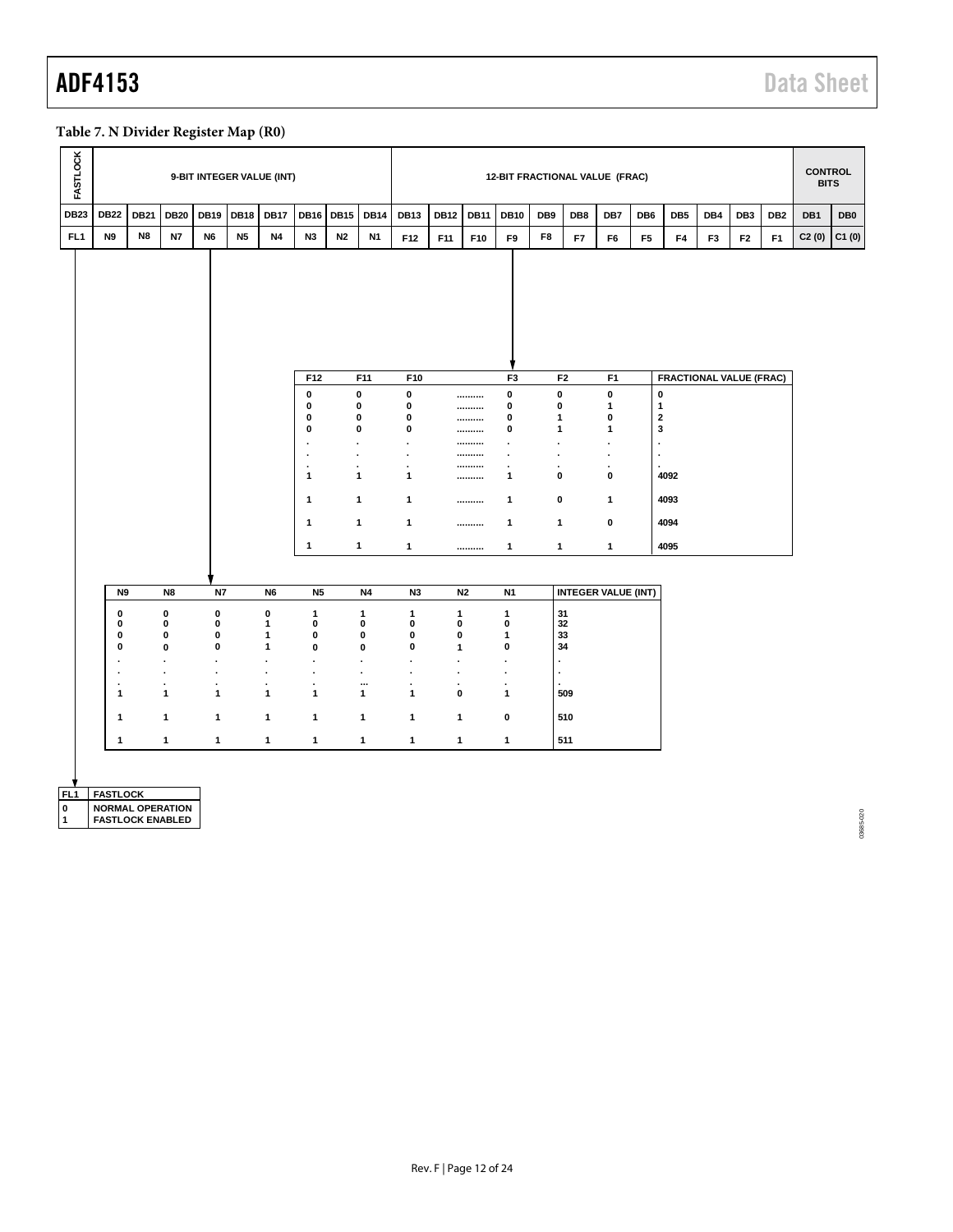#### <span id="page-12-0"></span>**Table 8. R Divider Register Map (R1)**

|                                   | LOAD<br>CONTROL |                                                                                            | <b>MUXOUT</b>                                                              |             | <b>RESERVED</b>                                                                        | PRESCALER   |                                                                                                                                                                    |                                                                                                                                   | <b>4-BIT R COUNTER</b> |                                                                                                                              |                                                                                                                                                                                             |                                                                                                                                                                                      |                                            | 12-BIT INTERPOLATOR MODULUS VALUE (MOD)                                                                                                |     |                                      |                                                                                          |                 |                                                                             |                                                                                               |                                                                                     |                     | <b>CONTROL</b><br><b>BITS</b> |                 |
|-----------------------------------|-----------------|--------------------------------------------------------------------------------------------|----------------------------------------------------------------------------|-------------|----------------------------------------------------------------------------------------|-------------|--------------------------------------------------------------------------------------------------------------------------------------------------------------------|-----------------------------------------------------------------------------------------------------------------------------------|------------------------|------------------------------------------------------------------------------------------------------------------------------|---------------------------------------------------------------------------------------------------------------------------------------------------------------------------------------------|--------------------------------------------------------------------------------------------------------------------------------------------------------------------------------------|--------------------------------------------|----------------------------------------------------------------------------------------------------------------------------------------|-----|--------------------------------------|------------------------------------------------------------------------------------------|-----------------|-----------------------------------------------------------------------------|-----------------------------------------------------------------------------------------------|-------------------------------------------------------------------------------------|---------------------|-------------------------------|-----------------|
|                                   | <b>DB23</b>     | <b>DB22</b>                                                                                | DB21                                                                       | <b>DB20</b> | <b>DB19</b>                                                                            | <b>DB18</b> | <b>DB17</b>                                                                                                                                                        | <b>DB16</b>                                                                                                                       | <b>DB15 DB14</b>       |                                                                                                                              | <b>DB13</b>                                                                                                                                                                                 | <b>DB12</b>                                                                                                                                                                          | <b>DB11</b>                                | <b>DB10</b>                                                                                                                            | DB9 | DB8                                  | DB7                                                                                      | DB <sub>6</sub> | DB <sub>5</sub>                                                             | DB4                                                                                           | DB <sub>3</sub>                                                                     | DB <sub>2</sub>     | DB1                           | DB <sub>0</sub> |
|                                   | P <sub>3</sub>  | ΜЗ                                                                                         | M2                                                                         | M1          | $\pmb{0}$                                                                              | <b>P1</b>   | R4                                                                                                                                                                 | R3                                                                                                                                | R2                     | R <sub>1</sub>                                                                                                               | M12                                                                                                                                                                                         | M11                                                                                                                                                                                  | M10                                        | M <sub>9</sub>                                                                                                                         | M8  | <b>M7</b>                            | M6                                                                                       | M <sub>5</sub>  | M4                                                                          | M3                                                                                            | M <sub>2</sub>                                                                      | M1                  | C2(0)                         | C1(1)           |
| P3<br>$\mathbf 0$<br>$\mathbf{1}$ |                 | <b>LOAD CONTROL</b><br><b>NORMAL OPERATION</b><br><b>LOAD RESYNC</b>                       |                                                                            |             | P <sub>1</sub><br>0<br>$\overline{\mathbf{1}}$                                         | 4/5<br>8/9  | <b>PRESCALER</b><br>R4<br>0<br>0<br>0<br>0<br>٠<br>$\cdot$<br>÷,<br>1<br>1<br>1<br>1                                                                               | R <sub>3</sub><br>$\bf{0}$<br>0<br>0<br>1<br>$\bullet$<br>$\cdot$<br>$\mathbf{1}$<br>$\mathbf{1}$<br>$\mathbf{1}$<br>$\mathbf{1}$ |                        | R <sub>2</sub><br>0<br>1<br>1<br>0<br>$\ddot{\phantom{0}}$<br>$\bullet$<br>$\cdot$<br>0<br>0<br>$\mathbf{1}$<br>$\mathbf{1}$ | M12<br>0<br>0<br>0<br>$\cdot$<br>$\cdot$<br>$\mathbf{1}$<br>$\mathbf{1}$<br>1<br>$\mathbf{1}$<br>R1<br>1<br>0<br>1<br>0<br>$\cdot$<br>$\cdot$<br>$\pmb{0}$<br>$\mathbf{1}$<br>$\bf{0}$<br>1 | M11<br>$\pmb{0}$<br>0<br>$\bf{0}$<br>$\cdot$<br>$\blacksquare$<br>$\cdot$<br>1<br>1<br>$\mathbf{1}$<br>1<br>$\mathbf{1}$<br>$\mathbf 2$<br>3<br>4<br>$\cdot$<br>12<br>13<br>14<br>15 | <b>RF R COUNTER</b><br><b>DIVIDE RATIO</b> | M10<br>0<br>$\pmb{0}$<br>$\pmb{0}$<br>$\blacksquare$<br>$\blacksquare$<br>$\cdot$<br>$\mathbf{1}$<br>1<br>$\mathbf{1}$<br>$\mathbf{1}$ |     | <br><br><br><br><br><br><br><br><br> | M3<br>0<br>0<br>1<br>$\cdot$<br>$\cdot$<br>$\blacksquare$<br>1<br>1<br>1<br>$\mathbf{1}$ |                 | M2<br>$\mathbf{1}$<br>1<br>0<br>$\cdot$<br>٠<br>0<br>0<br>1<br>$\mathbf{1}$ | M <sub>1</sub><br>0<br>1<br>0<br>$\cdot$<br>$\cdot$<br>0<br>$\mathbf{1}$<br>0<br>$\mathbf{1}$ | $\mathbf{2}$<br>3<br>4<br>$\cdot$<br>$\blacksquare$<br>4092<br>4093<br>4094<br>4095 | <b>INTERPOLATOR</b> | <b>MODULUS VALUE (MOD)</b>    |                 |
|                                   |                 | M3<br>$\pmb{0}$                                                                            | M2<br>0                                                                    |             | M1<br>$\pmb{0}$                                                                        |             | <b>MUXOUT</b><br>THREE-STATE OUTPUT                                                                                                                                |                                                                                                                                   |                        |                                                                                                                              |                                                                                                                                                                                             |                                                                                                                                                                                      |                                            |                                                                                                                                        |     |                                      |                                                                                          |                 |                                                                             |                                                                                               |                                                                                     |                     |                               |                 |
|                                   |                 | 0<br>$\pmb{0}$<br>$\bf{0}$<br>$\mathbf{1}$<br>$\mathbf{1}$<br>$\mathbf{1}$<br>$\mathbf{1}$ | 0<br>$\mathbf{1}$<br>$\mathbf{1}$<br>$\mathbf 0$<br>0<br>1<br>$\mathbf{1}$ |             | $\mathbf{1}$<br>$\pmb{0}$<br>$\mathbf{1}$<br>$\bf{0}$<br>1<br>$\bf{0}$<br>$\mathbf{1}$ |             | <b>DIGITAL LOCK DETECT</b><br>N DIVIDER OUTPUT<br><b>LOGIC HIGH</b><br>R DIVIDER OUTPUT<br><b>ANALOG LOCK DETECT</b><br><b>FASTLOCK SWITCH</b><br><b>LOGIC LOW</b> |                                                                                                                                   |                        |                                                                                                                              |                                                                                                                                                                                             |                                                                                                                                                                                      |                                            |                                                                                                                                        |     |                                      |                                                                                          |                 |                                                                             |                                                                                               |                                                                                     |                     |                               | 13685-021       |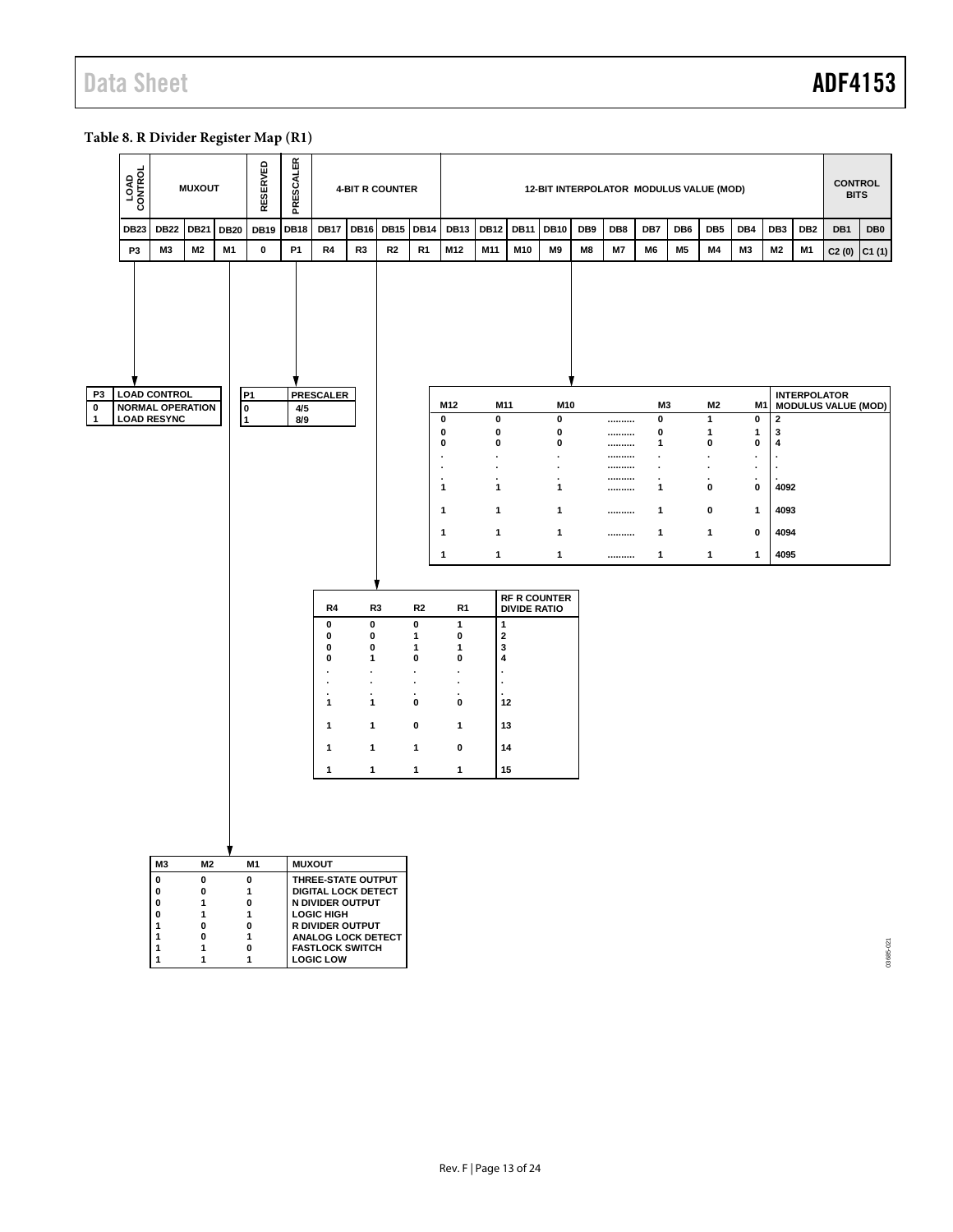### <span id="page-13-0"></span>**Table 9. Control Register Map (R2)**

|                                                                               |                                                                        |             | <b>RESYNC</b>                                                                               |                                                                        | REFERENCE<br>DOUBLER                                                                          | CP/2                                                                                                |                                                                                      | <b>CP CURRENT</b><br><b>SETTING</b> |                                                                                                     | POLARITY<br>윤            | å               | POWER-<br>DOWN                                                  | THREE-STATE<br>ဗိ                     | COUNTER<br>RESET                            | <b>CONTROL</b><br><b>BITS</b>                                   |                 |           |
|-------------------------------------------------------------------------------|------------------------------------------------------------------------|-------------|---------------------------------------------------------------------------------------------|------------------------------------------------------------------------|-----------------------------------------------------------------------------------------------|-----------------------------------------------------------------------------------------------------|--------------------------------------------------------------------------------------|-------------------------------------|-----------------------------------------------------------------------------------------------------|--------------------------|-----------------|-----------------------------------------------------------------|---------------------------------------|---------------------------------------------|-----------------------------------------------------------------|-----------------|-----------|
|                                                                               | <b>DB15</b>                                                            | <b>DB14</b> | <b>DB13</b>                                                                                 | <b>DB12</b>                                                            | <b>DB11</b>                                                                                   | <b>DB10</b>                                                                                         | DB <sub>9</sub>                                                                      | DB <sub>8</sub>                     | DB7                                                                                                 | DB <sub>6</sub>          | DB <sub>5</sub> | DB4                                                             | DB <sub>3</sub>                       | DB <sub>2</sub>                             | DB1                                                             | DB <sub>0</sub> |           |
|                                                                               | S <sub>4</sub>                                                         | S3          | S <sub>2</sub>                                                                              | S <sub>1</sub>                                                         | U6                                                                                            | CP <sub>3</sub>                                                                                     | CP <sub>2</sub>                                                                      | CP <sub>1</sub>                     | CP <sub>0</sub>                                                                                     | U5                       | <b>U4</b>       | U3                                                              | U <sub>2</sub>                        | U <sub>1</sub>                              | C2(1)                                                           | C1(0)           |           |
|                                                                               |                                                                        |             |                                                                                             | U6<br>0<br>1                                                           | <b>REFERENCE</b><br><b>DOUBLER</b><br><b>DISABLED</b><br><b>ENABLED</b>                       |                                                                                                     |                                                                                      |                                     |                                                                                                     |                          |                 |                                                                 |                                       | U <sub>1</sub><br>0                         | <b>COUNTER RESET</b><br><b>DISABLED</b>                         |                 |           |
| S4                                                                            | S <sub>3</sub>                                                         |             | S <sub>2</sub>                                                                              | S <sub>1</sub>                                                         |                                                                                               | <b>RESYNC</b>                                                                                       |                                                                                      |                                     |                                                                                                     |                          |                 |                                                                 |                                       | 1                                           | <b>ENABLED</b>                                                  |                 |           |
| 0<br>0<br>0<br>ä,<br>ï<br>1<br>1<br>1                                         | $\mathbf 0$<br>0<br>$\mathbf 0$<br>٠<br>1<br>1<br>1                    |             | 0<br>1<br>1<br>0<br>1<br>1                                                                  | 1<br>0<br>1<br>ä<br>ï<br>1<br>0<br>1                                   | 1<br>$\overline{\mathbf{c}}$<br>3<br>$\blacksquare$<br>$\ddot{\phantom{0}}$<br>13<br>14<br>15 |                                                                                                     |                                                                                      |                                     |                                                                                                     |                          |                 | U3<br>0<br>1                                                    | U <sub>2</sub><br>0<br>1              | <b>DISABLED</b><br>POWER-DOWN<br>POWER-DOWN | <b>CP THREE-STATE</b><br>THREE-STATE<br><b>NORMAL OPERATION</b> |                 |           |
|                                                                               |                                                                        |             |                                                                                             |                                                                        |                                                                                               |                                                                                                     | $I_{CP}$ (mA)<br>$5.1k\Omega$                                                        |                                     |                                                                                                     |                          |                 |                                                                 |                                       |                                             |                                                                 |                 |           |
| CP <sub>3</sub><br>0<br>0<br>0<br>$\bf{0}$<br>0<br>0<br>0<br>0<br>1<br>1<br>1 | CP <sub>2</sub><br>0<br>0<br>0<br>0<br>1<br>1<br>1<br>1<br>0<br>0<br>0 |             | CP <sub>1</sub><br>0<br>0<br>1<br>1<br>0<br>$\mathbf 0$<br>1<br>1<br>0<br>$\mathbf{0}$<br>1 | CP <sub>0</sub><br>0<br>1<br>0<br>1<br>0<br>1<br>0<br>1<br>0<br>1<br>0 |                                                                                               | $2.7k\Omega$<br>1.18<br>2.46<br>3.54<br>4.72<br>5.9<br>7.08<br>8.26<br>9.45<br>0.59<br>1.23<br>1.77 | 0.63<br>1.25<br>1.88<br>2.50<br>3.13<br>3.75<br>4.38<br>5.00<br>0.31<br>0.63<br>0.94 |                                     | $10k\Omega$<br>0.32<br>0.64<br>0.96<br>1.28<br>1.59<br>1.92<br>2.23<br>2.55<br>0.16<br>0.32<br>0.48 | U <sub>5</sub><br>0<br>1 | U4<br>0<br>1    | LDP<br><b>PD POLARITY</b><br><b>NEGATIVE</b><br><b>POSITIVE</b> | 24 PFD CYCLES<br><b>40 PFD CYCLES</b> |                                             |                                                                 |                 |           |
| 1<br>1<br>1<br>1<br>1                                                         | 0<br>1<br>1<br>1<br>1                                                  |             | 1<br>0<br>0<br>1<br>1                                                                       | 1<br>0<br>1<br>0<br>1                                                  |                                                                                               | 2.36<br>2.95<br>3.54<br>4.13<br>4.73                                                                | 1.25<br>1.57<br>1.88<br>2.19<br>2.50                                                 |                                     | 0.64<br>0.8<br>0.96<br>1.12<br>1.28                                                                 |                          |                 |                                                                 |                                       |                                             |                                                                 |                 | 03685-022 |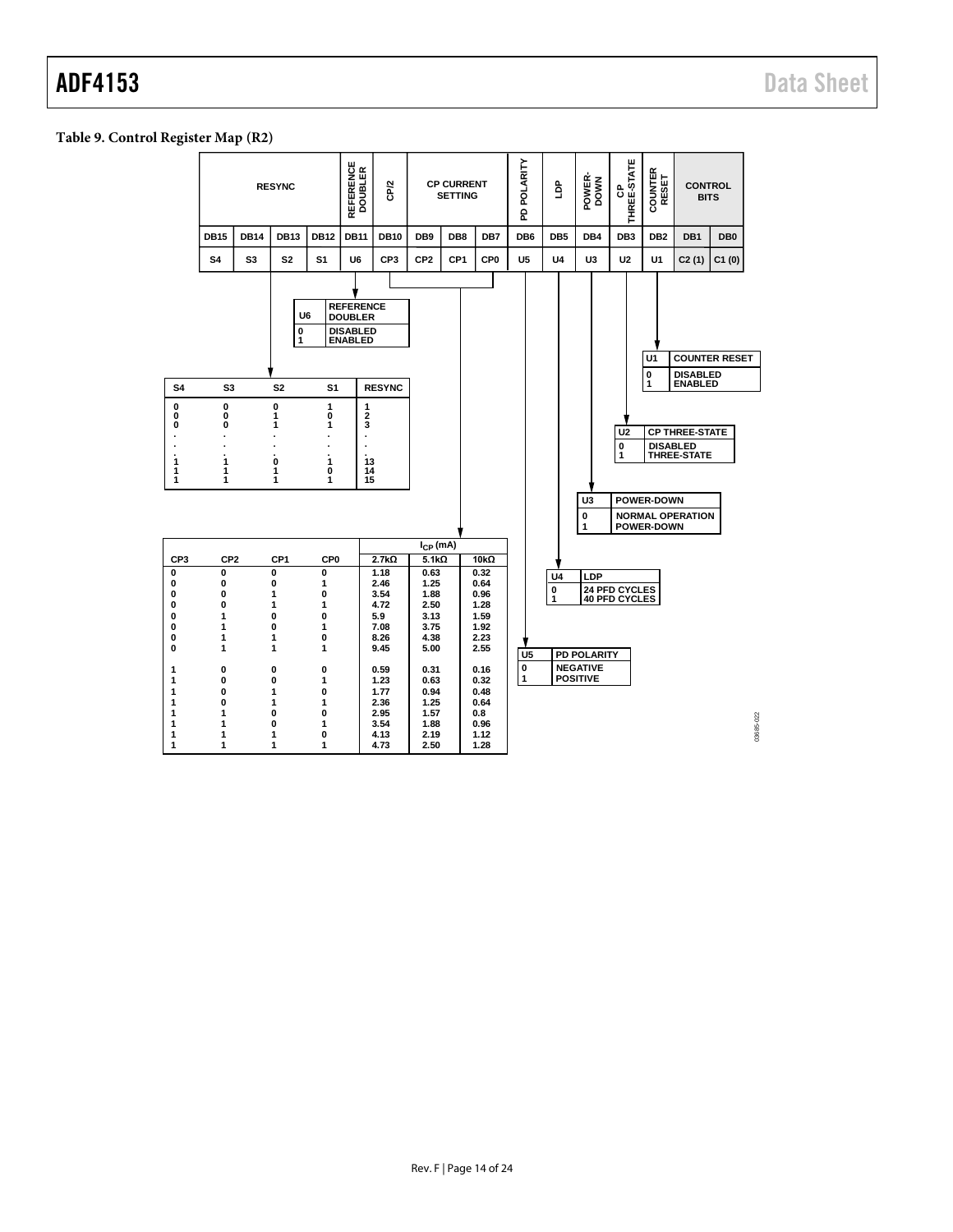#### <span id="page-14-0"></span>**Table 10. Noise and Spur Register (R3)**

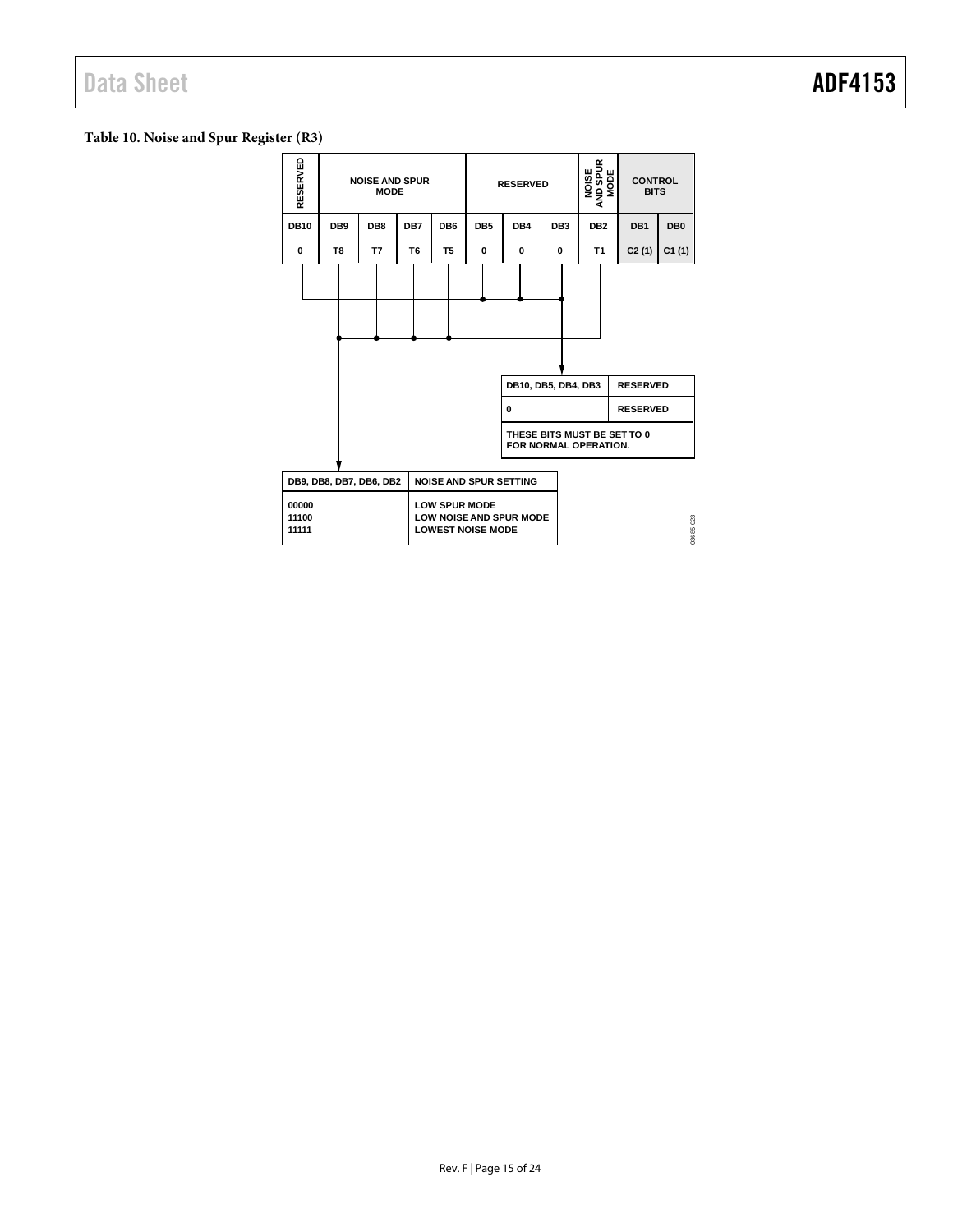#### <span id="page-15-0"></span>**N DIVIDER REGISTER, R0**

With R0[1, 0] set to [0, 0], the on-chip N divider register is programmed[. Table 7](#page-11-0) shows the input data format for programming this register.

#### *9-Bit INT Value*

These nine bits control what is loaded as the INT value. This is used to determine the overall feedback division factor. It is used in Equation 1 (see the [INT, FRAC, MOD, and R Relationship](#page-8-4) section).

#### *12-Bit FRAC Value*

These 12 bits control what is loaded as the FRAC value into the fractional interpolator. This is part of what determines the overall feedback division factor. It is also used in Equation 1. The FRAC value must be less than or equal to the value loaded into the MOD register.

#### *Fastlock*

When set to logic high, fastlock is enabled. This sets the charge pump current to its maximum value. When set to logic low, the charge pump current is equal to the value programmed into the function register. Also, if MUXOUT is programmed to setting the fastlock switch, MUXOUT is shorted to ground when the fastlock bit is 1 and is high impedance when this bit is 0.

#### <span id="page-15-1"></span>**R DIVIDER REGISTER, R1**

With  $R1[1, 0]$  set to  $[0, 1]$ , the on-chip R divider register is programmed. [Table 8](#page-12-0) shows the input data format for programming this register.

#### *Load Control*

When set to logic high, the value being programmed in the modulus is not loaded into the modulus. Instead, it sets the resync delay of the  $\Sigma$ - $\Delta$ . This is done to ensure phase resync when changing frequencies. See the [Phase Resync](#page-19-1) section for more information and a worked example.

#### *MUXOUT*

The on-chip multiplexer is controlled by DB22, DB21, and DB20 on the ADF4153. See [Table 8](#page-12-0) for the truth table.

#### *Digital Lock Detect*

The digital lock detect output goes high if there are 24 successive PFD cycles with an input error of less than 15 ns (for LDP is 0, see the [Control Register, R2](#page-15-2) section for a more thorough explanation of the LDP bit). It stays high until a new channel is programmed or until the error at the PFD input exceeds 30 ns for one or more cycles. If the loop bandwidth is narrow compared to the PFD frequency, the error at the PFD inputs may drop below 15 ns for 24 cycles around a cycle slip. Therefore, the digital lock detect may go falsely high for a short period until the error again exceeds 30 ns. In this case, the digital lock detect is reliable only as a loss-of-lock detector.

#### *Prescaler (P/P + 1)*

The dual-modulus prescaler  $(P/P + 1)$ , along with the INT, FRAC, and MOD counters, determines the overall division ratio from the  $RF_{IN}$  to the PFD input.

Operating at CML levels, it takes the clock from the RF input stage and divides it down for the counters. It is based on a synchronous 4/5 core. When set to 4/5, the maximum RF frequency allowed is 2 GHz. Therefore, when operating the ADF4153 above 2 GHz, this must be set to 8/9. The prescaler limits the INT value.

With  $P = 4/5$ ,  $N_{MIN} = 31$ . With  $P = 8/9$ ,  $N_{MIN} = 91$ .

#### *4-Bit R Counter*

The 4-bit R counter allows the input reference frequency  $(REF_{IN})$  to be divided down to produce the reference clock to the phase frequency detector (PFD). Division ratios from 1 to 15 are allowed.

#### *12-Bit Interpolator MOD Value*

These programmable bits set the fractional modulus. This is the ratio of the PFD frequency to the channel step resolution on the RF output. Refer to the [RF Synthesizer: A Worked Example](#page-17-1) section for more information.

The ADF4153 programmable modulus is double buffered. This means that two events have to occur before the part uses a new modulus value. First, the new modulus value is latched into the device by writing to the R divider register. Second, a new write must be performed on the N divider register. Therefore, any time that the modulus value has been updated, the N divider register must then be written to in order to ensure that the modulus value is loaded correctly.

#### <span id="page-15-2"></span>**CONTROL REGISTER, R2**

With R2[1, 0] set to [1, 0], the on-chip control register is programmed[. Table 9](#page-13-0) shows the input data format for programming this register.

#### *RF Counter Reset*

DB2 is the RF counter reset bit for the ADF4153. When this is 1, the RF synthesizer counters are held in reset. For normal operation, this bit should be 0.

#### *RF Charge Pump Three-State*

DB3 puts the charge pump into three-state mode when programmed to 1. It should be set to 0 for normal operation.

#### *RF Power-Down*

DB4 on the ADF4153 provides the programmable power-down mode. Setting this bit to 1 performs a power-down. Setting this bit to 0 returns the synthesizer to normal operation. While in software power-down mode, the part retains all information in its registers. Only when supplies are removed are the register contents lost.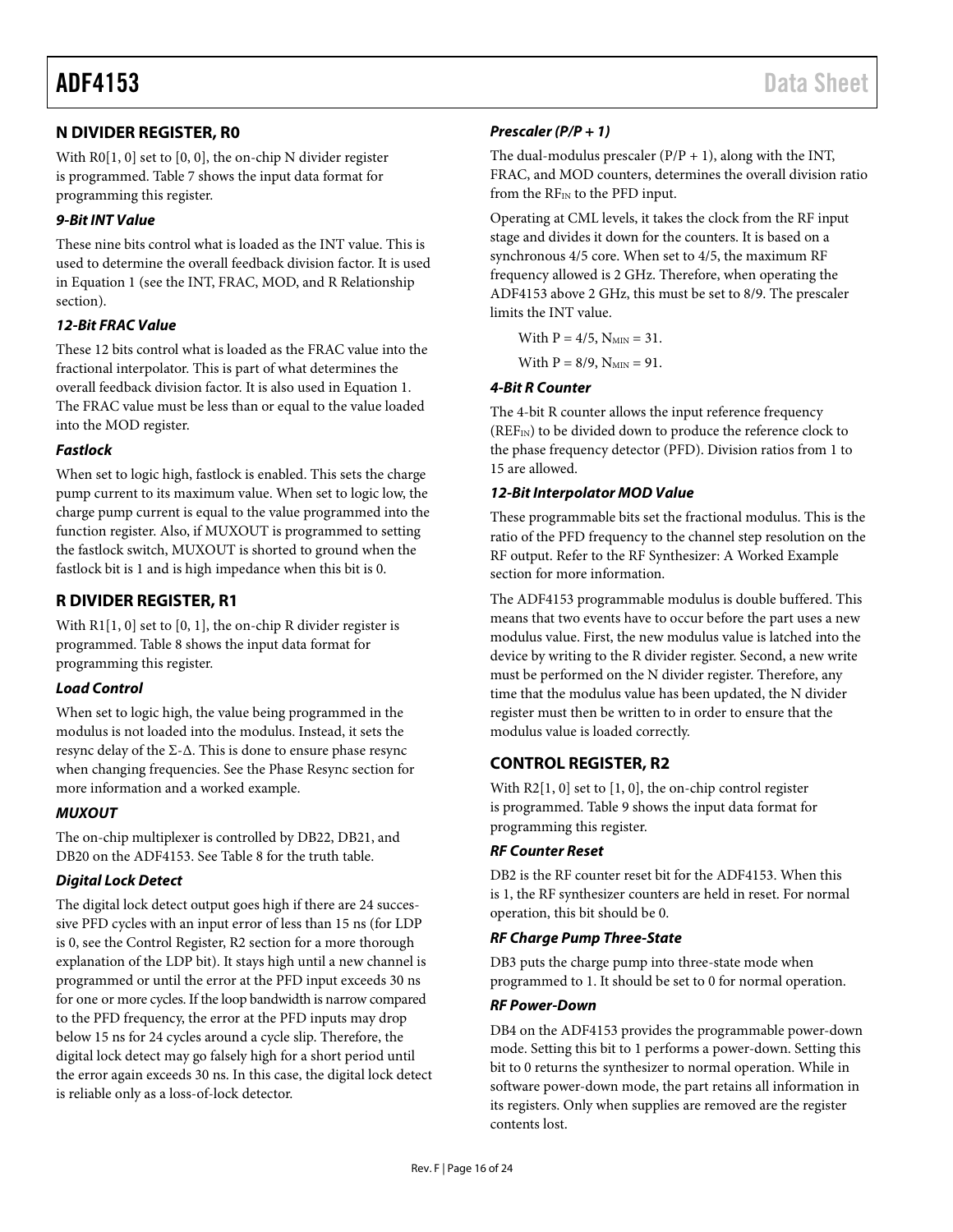### Data Sheet **ADF4153**

When a power-down is activated, the following events occur:

- 1. All active dc current paths are removed.
- 2. The synthesizer counters are forced to their load state conditions.
- 3. The charge pump is forced into three-state mode.
- 4. The digital lock detect circuitry is reset.
- 5. The RF<sub>IN</sub> input is debiased.
- 6. The input register remains active and capable of loading and latching data.

#### *Lock Detect Precision (LDP)*

When DB5 is programmed to 0, 24 consecutive PFD cycles of 15 ns must occur before digital lock detect is set. When this bit is programmed to 1, 40 consecutive reference cycles of 15 ns must occur before digital lock detect is set.

#### *Phase Detector Polarity*

DB6 in the ADF4153 sets the phase detector polarity. When the VCO characteristics are positive, this should be set to 1. When they are negative, it should be set to 0.

#### *Charge Pump Current Setting*

DB7, DB8, DB9, and DB10 set the charge pump current setting. This should be set to the charge pump current that the loop filter is designed with (se[e Table 9\)](#page-13-0).

#### *REFIN Doubler*

Setting DB11 to 0 feeds the  $REF_{IN}$  signal directly to the 4-bit RF R counter, disabling the doubler. Setting this bit to 1 multiplies the REFIN frequency by a factor of 2 before feeding into the 4-bit R counter. When the doubler is disabled, the  $REF_{IN}$  falling edge is the active edge at the PFD input to the fractional synthesizer. When the doubler is enabled, both the rising and falling edges of REFIN become active edges at the PFD input.

When the doubler is enabled and the lowest spur mode is chosen, the in-band phase noise performance is sensitive to the REFIN duty cycle. The phase noise degradation can be as much as 5 dB for the  $REF_{IN}$  duty cycles outside a 45% to 55% range. The phase noise is insensitive to the REFIN duty cycle in the lowest noise mode and in the lowest noise and spur mode. The phase noise is insensitive to REF<sub>IN</sub> duty cycle when the doubler is disabled.

The maximum allowed  $REF_{IN}$  frequency when the doubler is enabled is 30 MHz.

#### <span id="page-16-0"></span>**NOISE AND SPUR REGISTER, R3**

With R3[1, 0] set to [1, 1], the on-chip noise and spur register is programmed[. Table 10](#page-14-0) shows the input data format for programming this register.

#### <span id="page-16-2"></span>*Noise and Spur Mode*

Noise and spur mode allows the user to optimize a design either for improved spurious performance or for improved phase noise performance. When the low spur setting is chosen, dither is enabled. This randomizes the fractional quantization noise so that it resembles white noise rather than spurious noise. As a result, the part is optimized for improved spurious performance. This operation would normally be used when the PLL closed-loop bandwidth is wide, for fast-locking applications. (Wide-loop bandwidth is seen as a loop bandwidth greater than  $1/10$  of the RF<sub>OUT</sub> channel step resolution ( $f_{RES}$ ).) A wide-loop filter does not attenuate the spurs to the same level as a narrow-loop bandwidth.

When the low noise and spur setting is enabled, dither is disabled. This optimizes the synthesizer to operate with improved noise performance. However, the spurious performance is degraded in this mode compared to the low spur setting.

To further improve noise performance, the lowest noise setting option can be used, which reduces the phase noise. As well as disabling the dither, it also ensures that the charge pump is operating in an optimum region for noise performance. This setting is extremely useful where a narrow-loop filter bandwidth is available. The synthesizer ensures extremely low noise and the filter attenuates the spurs. The typical performance characteristics give the user an idea of the trade-off in a typical W-CDMA setup for the different noise and spur settings.

#### <span id="page-16-1"></span>**RESERVED BITS**

These bits should be set to 0 for normal operation.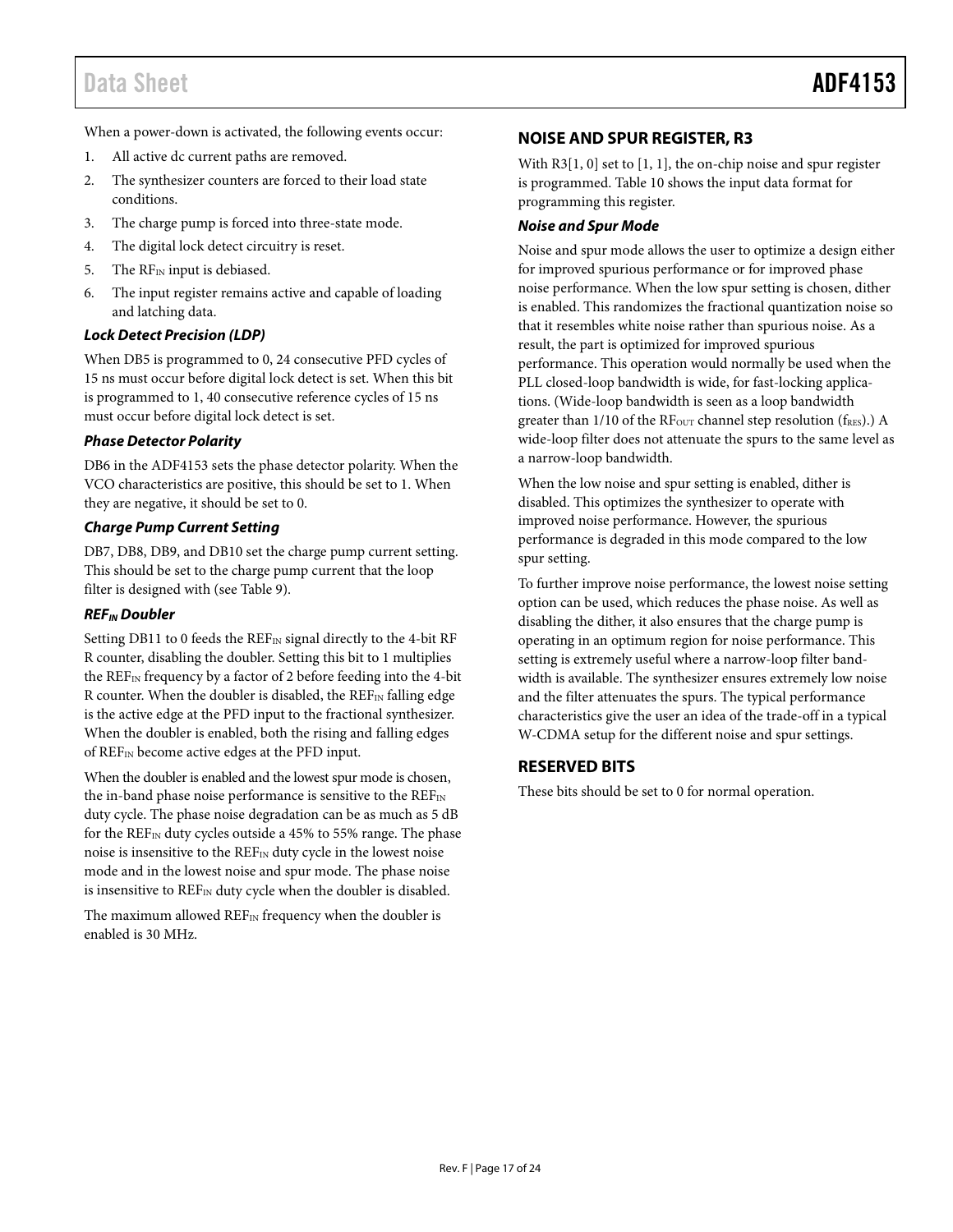#### <span id="page-17-0"></span>**INITIALIZATION SEQUENCE**

The following initialization sequence should be followed upon powering up the part:

- 1. Write all zeros to the noise and spur register. This ensures that all test modes are cleared.
- 2. Write again to the noise and spur register, this time selecting which noise and spur mode is required. For example, writing Hexadecimal 0003C7 to the part selects lowest noise mode.
- 3. Enable the counter reset in the control register by writing a 1 to DB2; also select the required settings in the control register. If using the phase resync function, set the resync bits to the required settings.
- 4. Load the R divider register (with load control DB23 set to 0).
- 5. Load the N divider register.
- 6. Disable the counter reset by writing a 0 to DB2 in the control register.

The part now locks to the set frequency.

If using the phase resync function, an extra step is needed after Step 3. This involves loading the R divider register with load control = 1 and the required delay interval in place of the MOD value. The previous sequence can then be followed ensuring that in Step 4 the value of MOD is written to the R divider register with load control = 0.

See the [Spur Consistency](#page-19-0) and [Phase Resync](#page-19-1) sections for more information on the phase resync feature.

#### <span id="page-17-1"></span>**RF SYNTHESIZER: A WORKED EXAMPLE**

The following equation governs how the synthesizer is programmed:

 $RF_{OUT} = [INT + (FRAC/MOD)] \times [F_{PFD}]$  (3)

where:

*RFOUT* is the RF frequency output. *INT* is the integer division factor. *FRAC* is the fractionality. *MOD* is the modulus.

The PFD frequency is given by:

 $F_{\text{PFD}} = [REF_{\text{IN}} \times (1+D)/R]$  (4)

where:

*REFIN* is the reference frequency input. *D* is the RF REF<sub>IN</sub> doubler bit. *R* is the RF reference division factor.

For example, in a GSM 1800 system, where 1.8 GHz RF frequency output ( $RF_{OUT}$ ) is required, a 13 MHz reference frequency input ( $REF_{IN}$ ) is available and a 200 kHz channel resolution (fRES) is required on the RF output.

*MOD* = *REFIN*/*fRES MOD* = 13 MHz/200 kHz = 65

From Equation 4:

 $F_{\text{PFD}} = [13 \text{ MHz} \times (1 + 0)/1] = 13 \text{ MHz}$  (5) 1.8 G = 13 MHz  $\times$  (*INT* + *FRAC*/65) where  $INT = 138$ ;  $FRAC = 30$  (6)

#### <span id="page-17-2"></span>**MODULUS**

The choice of modulus (MOD) depends on the reference signal (REFIN) available and the channel resolution ( $f_{RES}$ ) required at the RF output. For example, a GSM system with 13 MHz REF<sub>IN</sub> sets the modulus to 65. This means that the RF output resolution ( $f_{RES}$ ) is the 200 kHz (13 MHz/65) necessary for GSM. With dither off, the fractional spur interval depends on the modulus values chosen. Se[e Table 11](#page-18-2) for more information.

#### <span id="page-17-3"></span>**REFERENCE DOUBLER AND REFERENCE DIVIDER**

The reference doubler on-chip allows the input reference signal to be doubled. This is useful for increasing the PFD comparison frequency. Making the PFD frequency higher improves the noise performance of the system. Doubling the PFD frequency usually improves noise performance by 3 dB. It is important to note that the PFD cannot be operated above 32 MHz due to a limitation in the speed of the  $\Sigma$ - $\Delta$  circuit of the N divider.

#### <span id="page-17-4"></span>**12-BIT PROGRAMMABLE MODULUS**

Unlike most other fractional-N PLLs, the ADF4153 allows the user to program the modulus over a 12-bit range. This means that the user can set up the part in many different configurations for the application, when combined with the reference doubler and the 4-bit R counter.

The following is an example of an application that requires 1.75 GHz RF and 200 kHz channel step resolution. The system has a 13 MHz reference signal.

One possible setup is feeding the 13 MHz directly to the PFD and programming the modulus to divide by 65. This results in the required 200 kHz resolution.

Another possible setup is using the reference doubler to create 26 MHz from the 13 MHz input signal. This 26 MHz is then fed into the PFD. The modulus is now programmed to divide by 130. This also results in 200 kHz resolution and offers superior phase noise performance over the previous setup.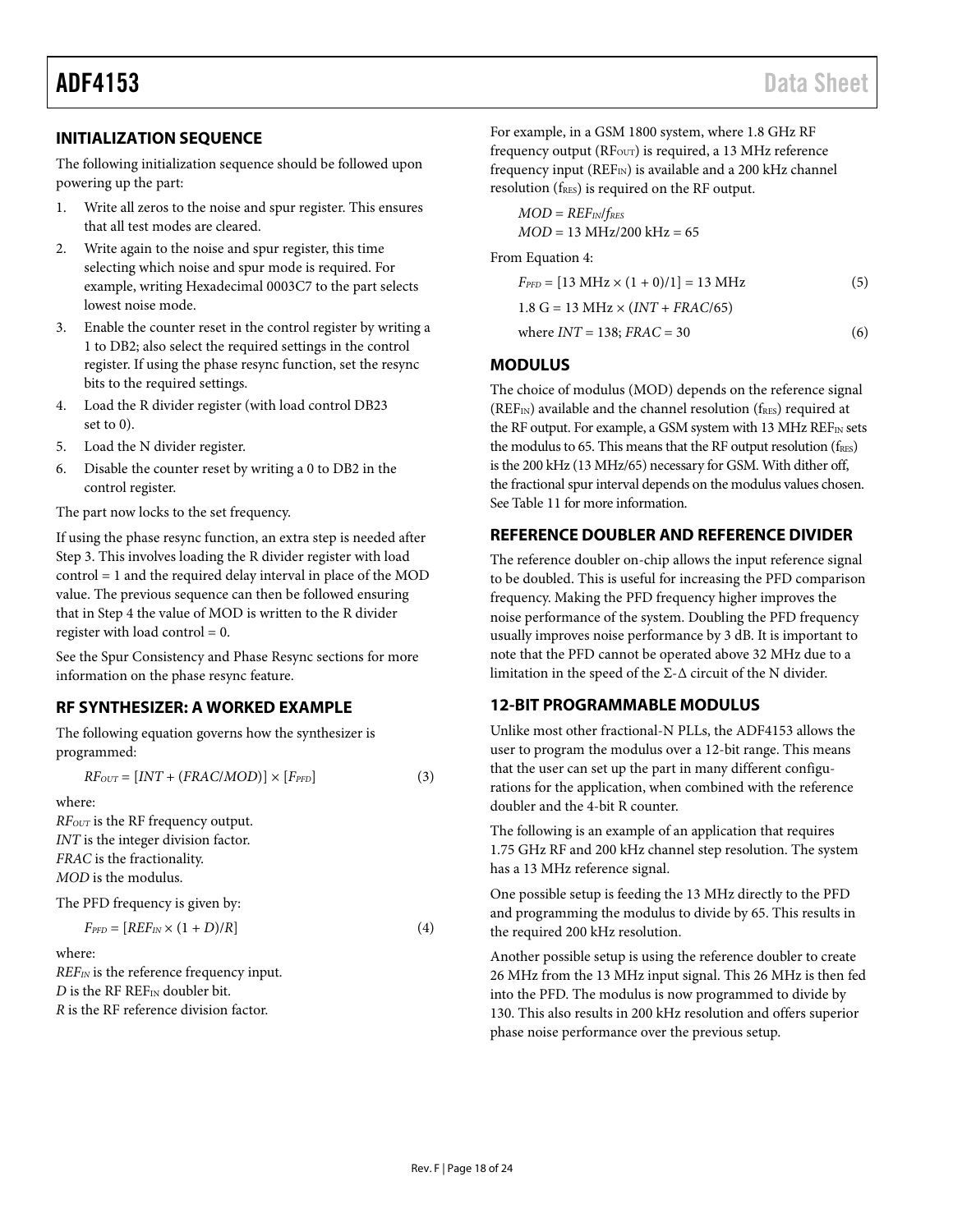### Data Sheet **ADF4153**

The programmable modulus is also very useful for multistandard applications. If a dual-mode phone requires PDC and GSM 1800 standards, the programmable modulus is of great benefit. PDC requires 25 kHz channel step resolution, whereas GSM 1800 requires 200 kHz channel step resolution. A 13 MHz reference signal can be fed directly to the PFD. The modulus is programmed to 520 when in PDC mode (13 MHz/520 = 25 kHz). The modulus is reprogrammed to 65for GSM 1800 operation (13 MHz/65 = 200 kHz). It is important that the PFD frequency remains constant (13 MHz). This allows the user to design one loop filter that can be used in both setups without running into stability issues. It is the ratio of the RF frequency to the PFD frequency that affects the loop design. By keeping this relationship constant, the same loop filter can be used in both applications.

#### <span id="page-18-0"></span>**FASTLOCK WITH SPURIOUS OPTIMIZATION**

As mentioned in th[e Noise and Spur Mode](#page-16-2) section, the part can be optimized for spurious performance. However, in fastlocking applications, the loop bandwidth needs to be wide, and therefore the filter does not provide much attenuation of the spurs. The programmable charge pump can be used to get around this issue. The filter is designed for a narrow-loop bandwidth so that steady-state spurious specifications are met. This is designed using the lowest charge pump current setting.

To implement fastlock during a frequency jump, the charge pump current is set to the maximum setting for the duration of the jump by asserting the fastlock bit in the N divider register. This widens the loop bandwidth, which improves lock time. To maintain loop stability while in wide bandwidth mode, the loop filter needs to be modified. This is achieved by switching in a resistor (R1A) in parallel with the damping resistor in the loop filter (se[e Figure 16\)](#page-18-3). MUXOUT needs to be set to the fastlock switch to use the internal switch. For example, if the charge pump current is increased by 16, the damping resistor, R1, needs to be decreased by ¼ while in wide bandwidth mode.



*Figure 16. ADF4153 with Fastlock*

<span id="page-18-3"></span>The value of R1A is then chosen so that the total parallel resistance of R1 and R1A equals 1/4 of R1 alone. This gives an overall 4× increase in loop bandwidth, while maintaining stability in wide bandwidth mode.

When the PLL has locked to the new frequency, the charge pump is again programmed to the lowest charge pump current setting by setting the fastlock bit to 0. The internal switch opens and the damping resistor reverts to its original value. This narrows the loop bandwidth to its original cutoff frequency to allow better attenuation of the spurs than the wide-loop bandwidth.

#### <span id="page-18-1"></span>**SPUR MECHANISMS**

The following section describes the three different spur mechanisms that arise with a fractional-N synthesizer and how to minimize them in the ADF4153.

#### *Fractional Spurs*

The fractional interpolator in the ADF4153 is a third-order Σ-Δ modulator (SDM) with a modulus (MOD) that is programmable to any integer value from 2 to 4095. In low spur mode (dither enabled), the minimum allowed value of MOD is 50. The SDM is clocked at the PFD reference rate (F<sub>PFD</sub>) that allows PLL output frequencies to be synthesized at a channel step resolution of FPFD/MOD.

In lowest noise mode and low noise and spur mode (dither off), the quantization noise from the  $\Sigma$ - $\Delta$  modulator appears as fractional spurs. The interval between spurs is FPFD/L, where L is the repeat length of the code sequence in the digital  $\Sigma$ -Δ modulator. For the third-order modulator used in the ADF4153, the repeat length depends on the value of MOD, as shown i[n Table 11.](#page-18-2)

#### <span id="page-18-2"></span>**Table 11. Fractional Spurs with Dither Off**

|                                     | Repeat<br>Length      |                      |
|-------------------------------------|-----------------------|----------------------|
| <b>Condition (Dither Off)</b>       |                       | <b>Spur Interval</b> |
| If MOD is divisible by 2, but not 3 | $2 \times MOD$        | Channel step/2       |
| If MOD is divisible by 3, but not 2 | $3 \times MOD$        | Channel step/3       |
| If MOD is divisible by 6            | $6 \times \text{MOD}$ | Channel step/6       |
| Otherwise                           | <b>MOD</b>            | Channel step         |

In low spur mode (dither enabled), the repeat length is extended to  $2^{21}$  cycles, regardless of the value of MOD, which makes the quantization error spectrum look like broadband noise. This can degrade the in-band phase noise at the PLL output by as much as 10 dB. Therefore, for lowest noise, dither off is a better choice, particularly when the final loop BW is low enough to attenuate even the lowest frequency fractional spur.

#### *Integer Boundary Spurs*

Another mechanism for fractional spur creation is interactions between the RF VCO frequency and the reference frequency. When these frequencies are not integer related (which is the point of a fractional-N synthesizer), spur sidebands appear on the VCO output spectrum at an offset frequency that corresponds to the beat note or difference frequency between an integer multiple of the reference and the VCO frequency.

These spurs are attenuated by the loop filter and are more noticeable on channels close to integer multiples of the reference where the difference frequency can be inside the loop bandwidth, therefore, the name integer boundary spurs.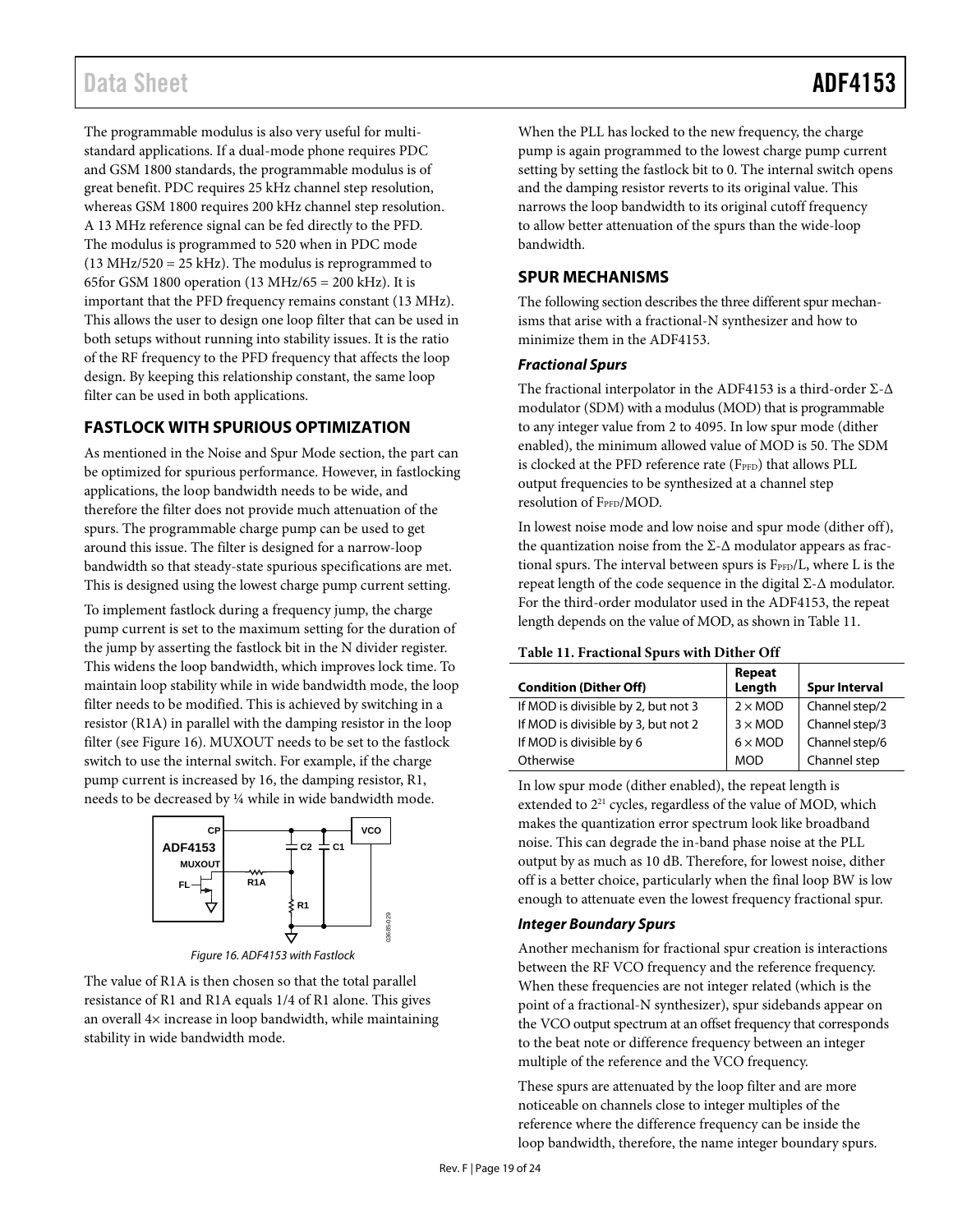#### *Reference Spurs*

Reference spurs are generally not a problem in fractional-N synthesizers because the reference offset is far outside the loop bandwidth. However, any reference feedthrough mechanism that bypasses the loop can cause a problem. One such mechanism is feedthrough of low levels of on-chip reference switching noise out through the RFIN pin back to the VCO, resulting in reference spur levels as high as –90 dBc. Care should be taken in the PCB layout to ensure that the VCO is well separated from the input reference to avoid a possible feed-through path on the board.

#### <span id="page-19-0"></span>**SPUR CONSISTENCY**

When jumping from Frequency A to Frequency B and then back again using some fractional-N synthesizers, the spur levels often differ each time Frequency A is programmed. However, in the ADF4153, the spur levels on any particular channel are always consistent.

#### <span id="page-19-1"></span>**PHASE RESYNC**

The output of a fractional-N PLL can settle to any one of MOD phase offsets with respect to the input reference, where MOD is the fractional modulus. The phase resync feature in the ADF4153 can be used to produce a consistent output phase offset with respect to the input reference. This is necessary in applications where the output phase and frequency are important, such as digital beam-forming.

When phase resync is enabled, an internal timer generates sync signals at intervals of t<sub>SYNC</sub> given by the following formula:

 $t_{\text{SYNC}} = \text{RESYNC} \times \text{RESYNC}$  DELAY  $\times$  *t<sub>PFD</sub>* 

where t<sub>PFD</sub> is the PFD reference period.

RESYNC is the decimal value programmed in Bits DB[15…12] of Register R2 and can be any integer in the range of 1 to 15. If RESYNC is programmed to its default value of all zeros, then the phase resync feature is disabled.

If phase resync is enabled, then RESYNC\_DELAY must be programmed to a value that is an integer multiple of the value of MOD. RESYNC\_DELAY is the decimal value programmed into the MOD bits (DB[13…3] of Register R1 when load control (Bit DB23 of Register R1) = 1.

When a new frequency is programmed, the second next sync pulse after the LE rising edge is used to resynchronize the output phase to the reference. The tsync time should be programmed to a value that is at least as long as the worst-case lock time. Doing so guarantees that the phase resync occurs after the last cycle slip in the PLL settling transient.

In the example shown i[n Figure 17,](#page-19-4) the PFD reference is 25 MHz and MOD = 125 for a 200 kHz channel spacing.  $t_{\text{SYNC}}$  is set to 400 µs by programming RESYNC = 10 and RESYNC\_DELAY = 1000.



### <span id="page-19-4"></span><span id="page-19-2"></span>**FILTER DESIGN—ADIsimPLL**

A filter design and analysis program is available to help the user implement PLL design. Visi[t www.analog.com/pll](http://www.analog.com/pll) for a free download of the ADIsimPLL software. The software designs, simulates, and analyzes the entire PLL frequency domain and time domain response. Various passive and active filter architectures are allowed.

#### <span id="page-19-3"></span>**INTERFACING**

The ADF4153 has a simple SPI®-compatible serial interface for writing to the device. CLK, DATA, and LE control the data transfer. When latch enable (LE) is high, the 22 bits that are clocked into the input register on each rising edge of SCLK are transferred to the appropriate latch. Se[e Figure 2](#page-4-1) for the timing diagram and [Table 5](#page-9-6) for the register truth table.

The maximum allowable serial clock rate is 20 MHz.

#### *[ADuC812 I](http://www.analog.com/ADuC812)nterface*

[Figure 18](#page-19-5) shows the interface between the ADF4153 and the [ADuC812](http://www.analog.com/ADuC812) MicroConverter®. Because the [ADuC812 is](http://www.analog.com/ADuC812) based on an 8051 core, this interface can be used with any 8051-based micro-controller. The MicroConverter is set up for SPI master mode with CPHA = 0. To initiate the operation, the I/O port driving LE is brought low. Each latch of the ADF4153 needs a 24 bit word, which is accomplished by writing three 8-bit bytes from the MicroConverter to the device. After the third byte is written, the LE input should be brought high to complete the transfer.



<span id="page-19-5"></span>*Figure 18. ADuC812 to ADF4153 Interface*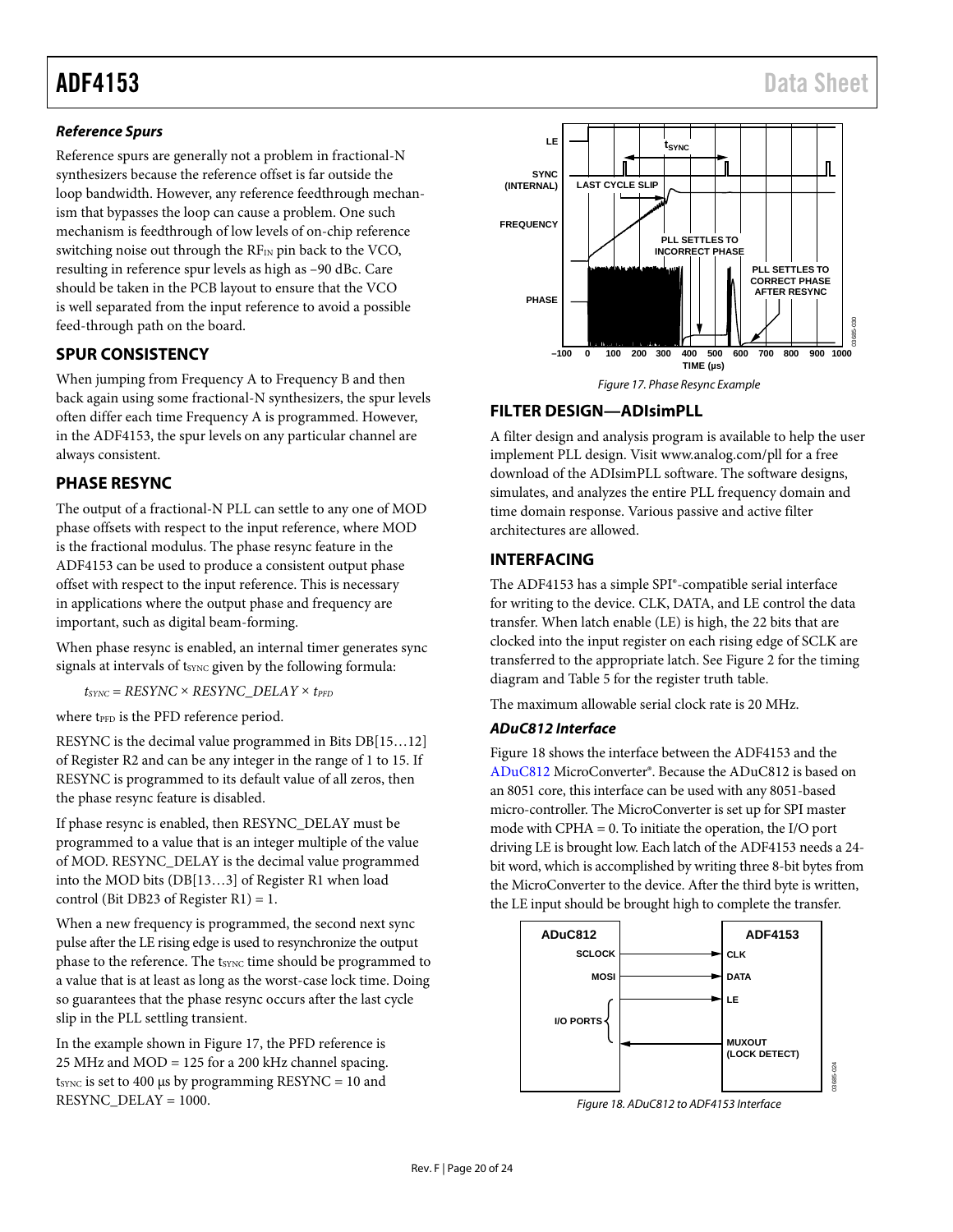### Data Sheet **ADF4153**

When operating in this mode, the maximum SCLOCK rate of the [ADuC812 i](http://www.analog.com/ADuC812)s 4 MHz. This means that the maximum rate at which the output frequency can be changed is 180 kHz.

#### *ADSP-21xx Interface*

[Figure 19](#page-20-1) shows the interface between the ADF4153 and the ADSP-21xx digital signal processor. As discussed previously, the ADF4153 needs a 24-bit serial word for each latch write. The easiest way to accomplish this using the ADSP-21xx family is to use the autobuffered transmit mode of operation with alternate framing. This provides a means for transmitting an entire block of serial data before an interrupt is generated. Set up the word length for eight bits and use three memory locations for each 24-bit word. To program each 24-bit latch, store the three 8-bit bytes, enable the autobuffered mode, and write to the transmit register of the DSP. This last operation initiates the autobuffer transfer.



<span id="page-20-1"></span>*Figure 19. ADSP-21xx to ADF4153 Interface*

#### <span id="page-20-0"></span>**PCB DESIGN GUIDELINES FOR CHIP SCALE PACKAGE**

The lands on the chip scale package (CP-20) are rectangular. The printed circuit board (PCB) pad for these should be 0.1 mm longer than the package land length and 0.05 mm wider than the package land width. The land should be centered on the pad. This ensures that the solder joint size is maximized.

The bottom of the chip scale package has a central thermal pad. The thermal pad on the PCB should be at least as large as this exposed pad. On the PCB, there should be a clearance of at least 0.25 mm between the thermal pad and the inner edges of the pad pattern. This ensures that shorting is avoided.

Thermal vias can be used on the PCB thermal pad to improve thermal performance of the package. If vias are used, they should be incorporated in the thermal pad at 1.2 mm pitch grid. The via diameter should be between 0.3 mm and 0.33 mm, and the via barrel should be plated with one ounce of copper to plug the via. The user should connect the PDB thermal pad to AGND.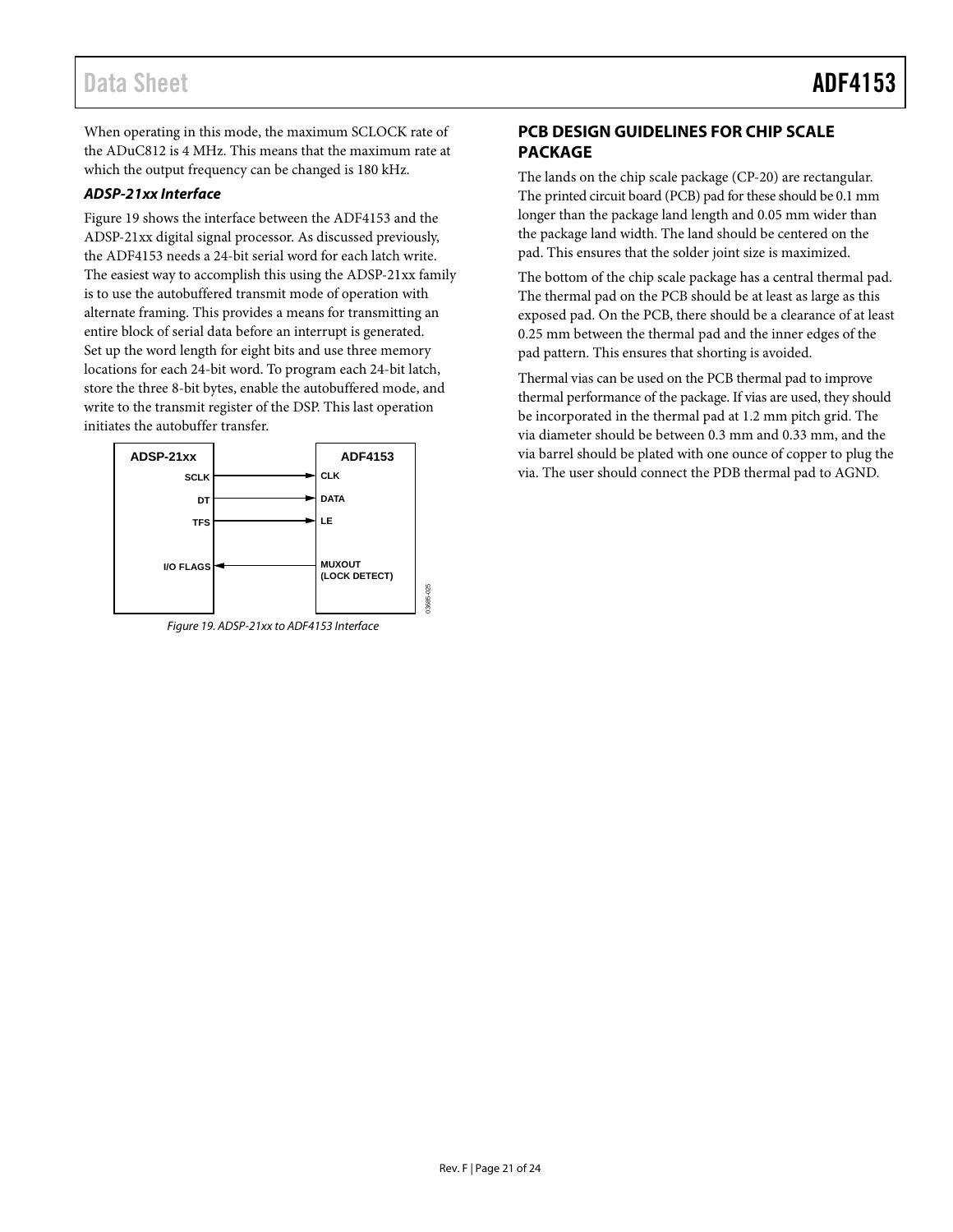### <span id="page-21-1"></span><span id="page-21-0"></span>APPLICATIONS INFORMATION **LOCAL OSCILLATOR FOR A GSM BASE STATION TRANSMITTER**

[Figure 20](#page-21-2) shows the ADF4153 being used with a VCO to produce the local oscillator (LO) for a GSM base station transmitter.

The reference input signal is applied to the circuit at  $REF_{IN}$  and, in this case, is terminated in 50 Ω. A 25 MHz reference is used, which is fed directly to the PFD. To achieve 200 kHz channel spacing, a modulus of 125 is necessary. Note that with a modulus of 125, which is not divisible by 2, 3 or 6, subfractional spurs are avoided. See th[e Spur Mechanisms](#page-18-1) section for more information.

The charge pump output of the ADF4153 drives the loop filter.

The charge pump current is  $I_{CP} = 5$  mA. ADIsimPLL is used to calculate the loop filter. It is designed for a loop bandwidth of 20 kHz and a phase margin of 45 degrees.

The loop filter output drives the VCO, which in turn is fed back to the RF input of the PLL synthesizer. It also drives the RF output terminal. A T-circuit configuration provides 50  $Ω$  matching between the VCO output, the RF output, and the  $RF<sub>IN</sub>$  terminal of the synthesizer.

In a PLL system, it is important to know when the loop is in lock. This is achieved by using the MUXOUT signal from the synthesizer. The MUXOUT pin can be programmed to monitor various internal signals in the synthesizer. One of these is the lock detect signal.



<span id="page-21-2"></span>*Figure 20. Local Oscillator for a GSM Base Station Transmitter*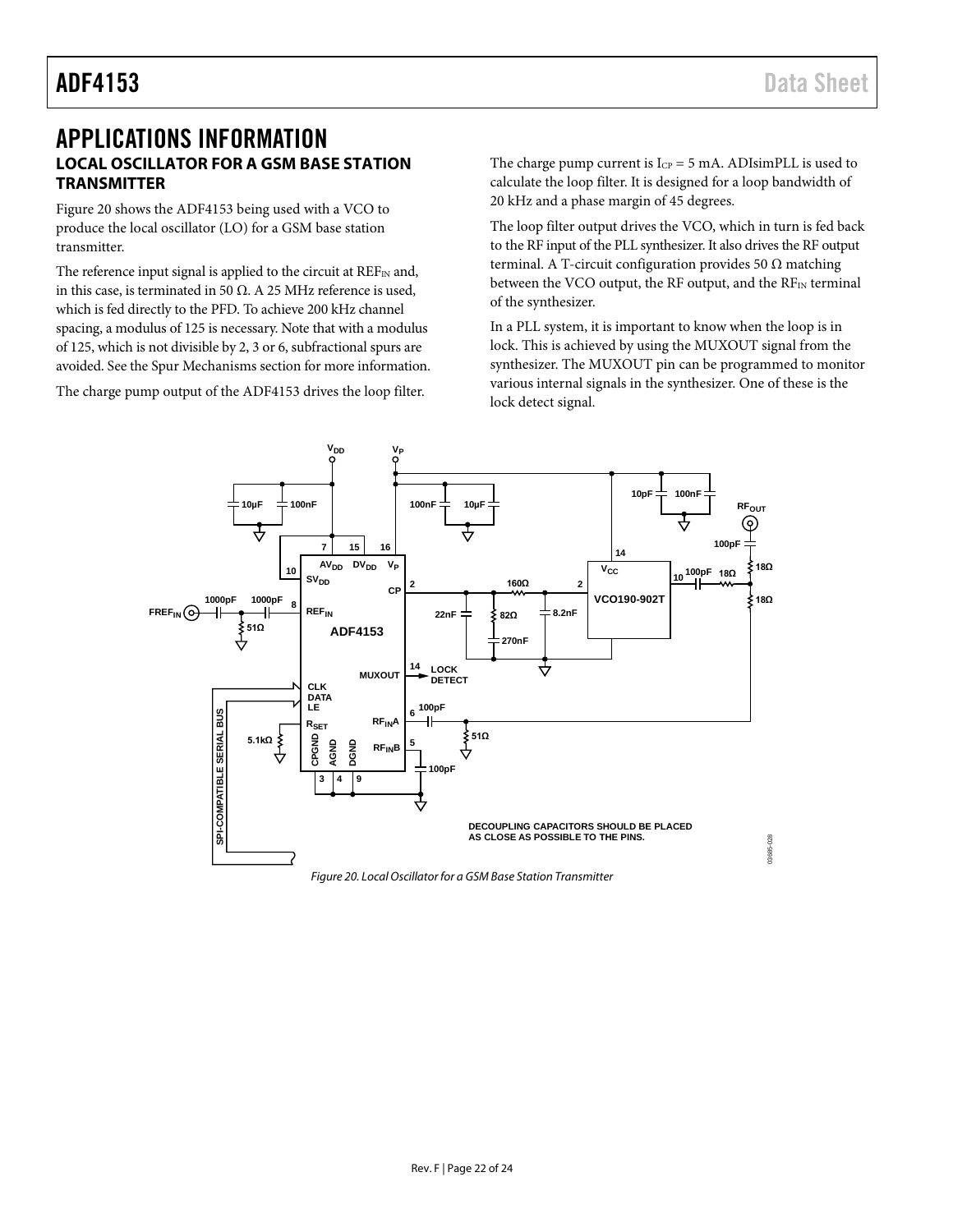## <span id="page-22-0"></span>OUTLINE DIMENSIONS



*(CP-20-1)*

*Dimensions shown in millimeters*